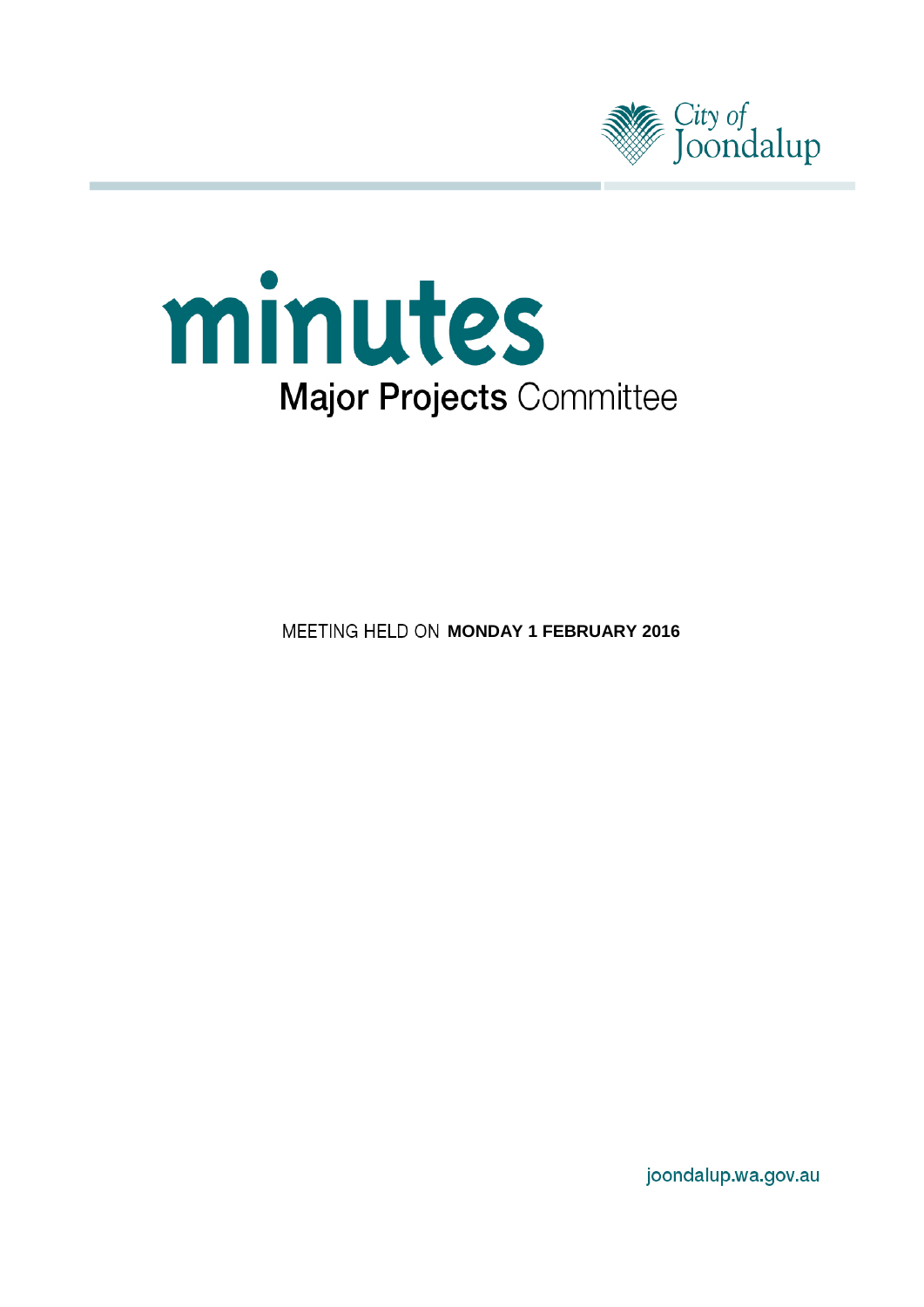# **TABLE OF CONTENTS**

| Item No.       | <b>Title</b>                                                                           | Page No. |
|----------------|----------------------------------------------------------------------------------------|----------|
|                | <b>Declaration of Opening</b>                                                          | 4        |
|                | <b>Declarations of Interest</b>                                                        | 4        |
|                | Apologies/Leave of absence                                                             | 5        |
|                | <b>Confirmation of Minutes</b>                                                         | 5        |
|                | Announcements by the Presiding Member without discussion                               | 5        |
|                | Identification of matters for which the meeting may be closed to<br>the public         | 5        |
|                | <b>Petitions and deputations</b>                                                       | 5        |
|                | <b>Reports</b>                                                                         | 6        |
| 1              | Ocean Reef Marina - Project Status and Communication Plan<br>Report - [04171B]         | 6        |
| $\overline{2}$ | Ocean Reef Marina - Draft Bush Forever Negotiated Planning<br>Outcome - [04171B]       | 20       |
| 3              | Confidential - Joondalup City Centre Development - Project Status<br>Report - [103036] | 30       |
|                | <b>Urgent Business</b>                                                                 | 32       |
|                | Motions of which previous notice has been given                                        | 32       |
|                | <b>Requests for Reports for future consideration</b>                                   | 32       |
|                | <b>Closure</b>                                                                         | 32       |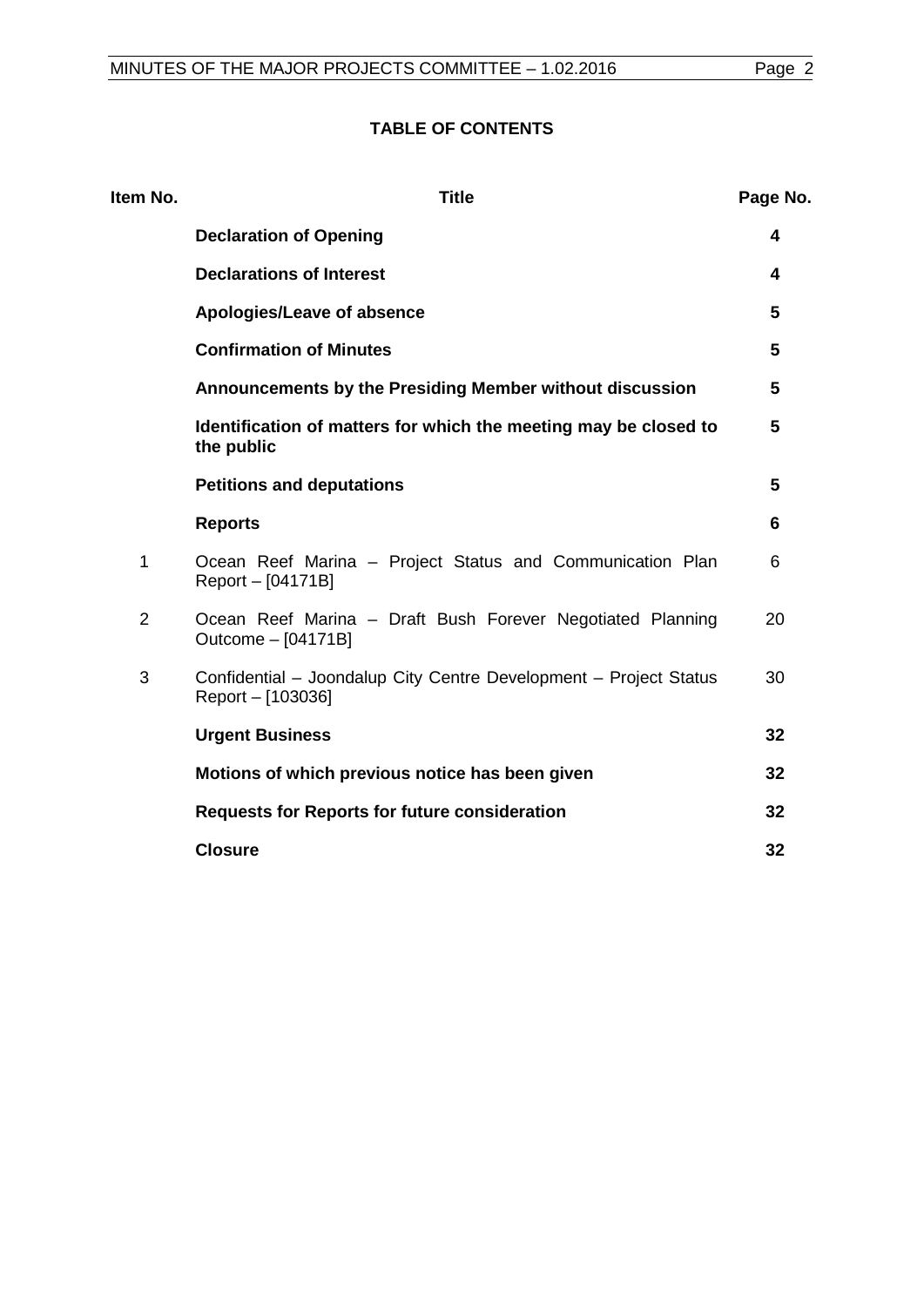# **CITY OF JOONDALUP**

### **MINUTES OF THE MAJOR PROJECTS COMMITTEE MEETING HELD IN CONFERENCE ROOM 2, JOONDALUP CIVIC CENTRE, BOAS AVENUE, JOONDALUP ON MONDAY 1 FEBRUARY 2016.**

# **ATTENDANCE**

#### **Committee Members**

| <b>Mayor Troy Pickard</b><br>Cr Kerry Hollywood<br>Cr Nige Jones<br>Cr Liam Gobbert<br>Cr Mike Norman<br>Cr John Chester<br>Cr Russ Fishwick, JP | <b>Presiding Member</b><br><b>Deputy Presiding Member</b> |                                                                                                                                                      |
|--------------------------------------------------------------------------------------------------------------------------------------------------|-----------------------------------------------------------|------------------------------------------------------------------------------------------------------------------------------------------------------|
| <b>Observers</b>                                                                                                                                 |                                                           |                                                                                                                                                      |
| Cr Tom McLean, JP<br>Cr Philippa Taylor<br>Cr Russell Poliwka                                                                                    |                                                           | to $7.11$ pm                                                                                                                                         |
| <b>Officers</b>                                                                                                                                  |                                                           |                                                                                                                                                      |
| Mr Garry Hunt                                                                                                                                    | <b>Chief Executive Officer</b>                            | Absent from 7.01pm to 7.02pm;<br>and from 7.50pm to 7.51pm                                                                                           |
| Mr Brad Sillence<br>Mr Blignault Olivier                                                                                                         | <b>Manager Governance</b><br><b>Manager City Projects</b> | Absent from 6.09pm to 6.10pm;<br>and from 7.11pm to 7.12pm;<br>and from 7.31pm to 7.32pm;<br>and from 8.10pm to 8.11pm;<br>and from 8.23pm to 8.24pm |
| Mrs Lesley Taylor                                                                                                                                | Governance Officer                                        |                                                                                                                                                      |
| <b>Guests</b>                                                                                                                                    |                                                           |                                                                                                                                                      |
| In relation to Items 1 and 2                                                                                                                     |                                                           |                                                                                                                                                      |
| Ms Karen Hyde<br>Mr Darren Walsh                                                                                                                 | <b>Taylor Burrell Barnett</b><br>Strategen                | from $6.10pm$ to $7.10pm$<br>from $6.10pm$ to $7.10pm$                                                                                               |
| In relation to Item 3                                                                                                                            |                                                           |                                                                                                                                                      |
| Mr Tony Hatt                                                                                                                                     | Devwest Group Pty Ltd                                     | from 7.32pm to 8.09pm; and from<br>8.24pm to 8.28pm<br>Absent from 8.10pm to 8.23pm                                                                  |
| Mr Damon Ferguson                                                                                                                                | Devwest Group Pty Ltd                                     | from 7.32pm to 8.09pm; and from<br>8.24pm to 8.28pm<br>Absent from 8.10pm to 8.23pm                                                                  |
| Mr Chad Ferguson                                                                                                                                 | Devwest Group Pty Ltd                                     | from 7.32pm to 8.09pm; and from<br>8.24pm to 8.28pm<br>Absent from 8.10pm to 8.23pm                                                                  |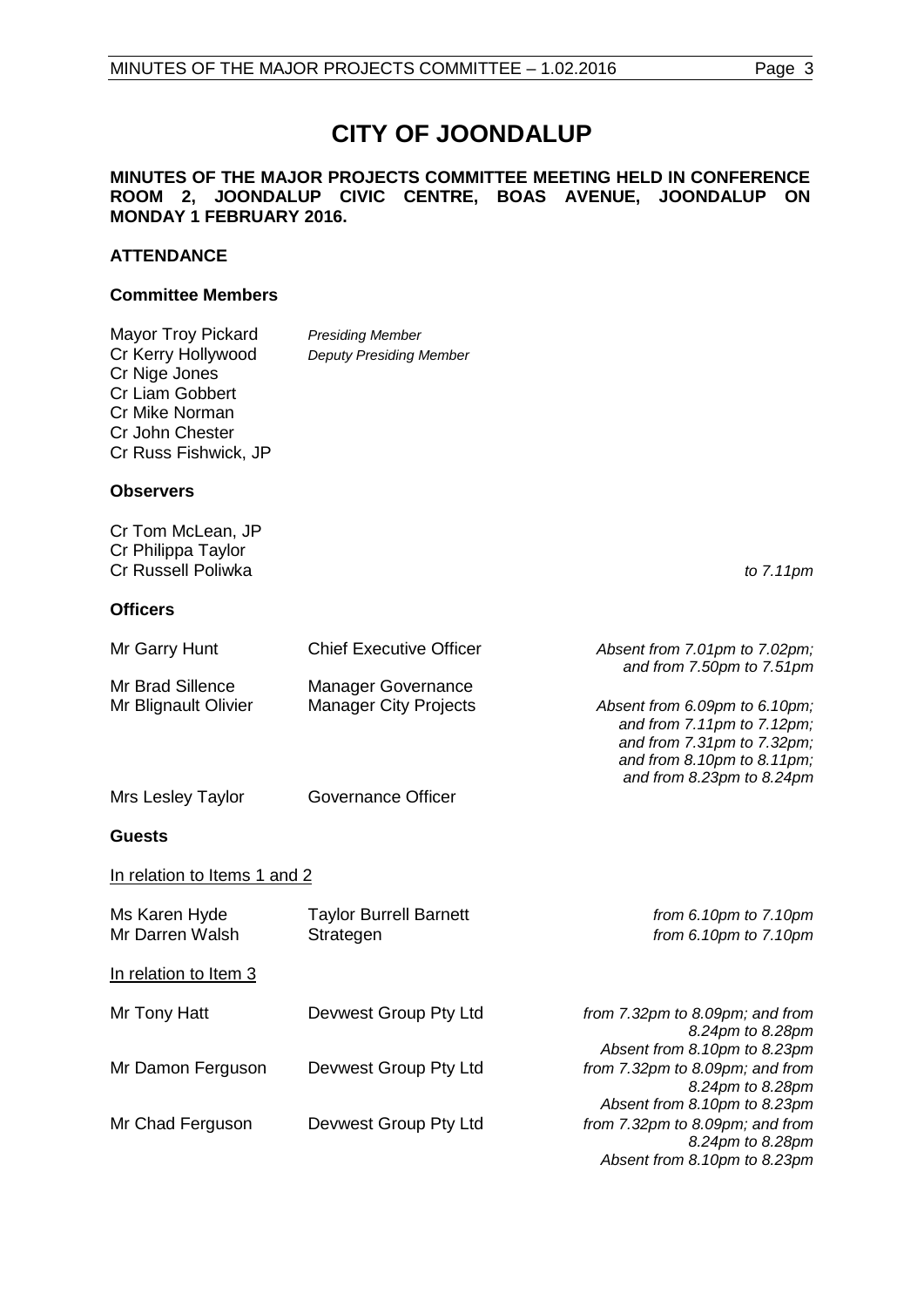# <span id="page-3-0"></span>**DECLARATION OF OPENING**

The Presiding Member declared the meeting open at 6.06pm.

# <span id="page-3-1"></span>**DECLARATIONS OF INTEREST**

# **Disclosures of Financial / Proximity Interest**

A declaration under this section requires that the nature of the interest must be disclosed. Consequently a member who has made a declaration must not preside, participate in, or be present during any discussion or decision-making procedure relating to the matter the subject of the declaration. An employee is required to disclose their financial interest and if required to do so by the Council must disclose the extent of the interest. Employees are required to disclose their financial interests where they are required to present verbal or written reports to the Council. Employees are able to continue to provide advice to the Council in the decision making process if they have disclosed their interest.

| <b>Name/Position</b>      | <b>Cr Russell Poliwka.</b>                                  |  |  |
|---------------------------|-------------------------------------------------------------|--|--|
| <b>Item No./Subject</b>   | Item 3 - Confidential - Joondalup City Centre Development - |  |  |
|                           | Project Status Report.                                      |  |  |
| <b>Nature of interest</b> | Proximity Interest.                                         |  |  |
| <b>Extent of Interest</b> | Cr Poliwka owns property opposite the proposed development  |  |  |
|                           | site.                                                       |  |  |

# **Disclosures of interest affecting impartiality**

Elected Members (in accordance with Regulation 11 of the *Local Government [Rules of Conduct] Regulations 2007)* and employees (in accordance with the Code of Conduct) are required to declare any interest that may affect their impartiality in considering a matter. This declaration does not restrict any right to participate in or be present during the decision-making process. The Elected Member/employee is also encouraged to disclose the nature of the interest.

| <b>Name/Position</b>      | Cr Tom McLean, JP.                                              |  |
|---------------------------|-----------------------------------------------------------------|--|
| Item No./Subject          | Item 3 - Confidential - Joondalup City Centre Development -     |  |
|                           | Project Status Report.                                          |  |
| <b>Nature of interest</b> | Interest that may affect impartiality.                          |  |
| <b>Extent of Interest</b> | A director of Probuild Constructions is a friend of Cr McLean.  |  |
|                           |                                                                 |  |
|                           |                                                                 |  |
| <b>Name/Position</b>      | Mr Blignault Olivier, Manager City Projects.                    |  |
| Item No./Subject          | Item 3 - Confidential - Joondalup City Centre Development -     |  |
|                           | <b>Project Status Report.</b>                                   |  |
| <b>Nature of interest</b> | Interest that may affect impartiality.                          |  |
| <b>Extent of Interest</b> | A Director of Probuild Constructions (part of the Devwest Group |  |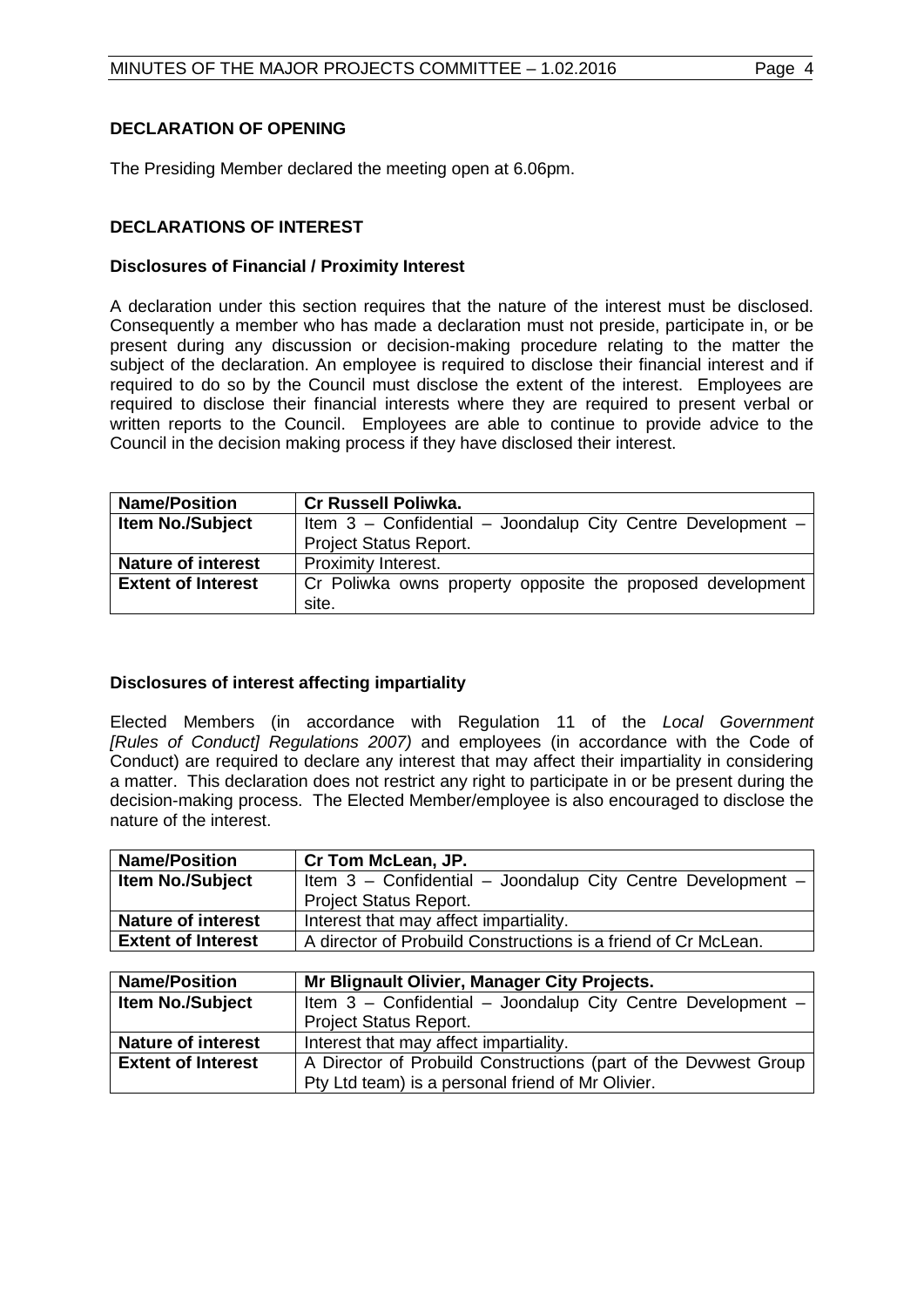# <span id="page-4-0"></span>**APOLOGIES/LEAVE OF ABSENCE**

## **Leave of Absence Previously Approved:**

Cr Mike Norman 21 February to 5 March 2016 inclusive.

#### <span id="page-4-1"></span>**CONFIRMATION OF MINUTES**

#### MINUTES OF THE MAJOR PROJECTS COMMITTEE HELD 14 DECEMBER 2015

**MOVED Cr Fishwick, SECONDED Cr Gobbert that the minutes of the meeting of the Major Projects Committee held on 14 December 2015 be confirmed as a true and correct record.**

#### **The Motion was Put and CARRIED (7/0)**

**In favour of the Motion:** Mayor Pickard, Crs Chester, Fishwick, Gobbert, Hollywood, Jones and Norman.

# <span id="page-4-2"></span>**ANNOUNCEMENTS BY THE PRESIDING MEMBER WITHOUT DISCUSSION**

Nil.

# <span id="page-4-3"></span>**IDENTIFICATION OF MATTERS FOR WHICH THE MEETING MAY BE CLOSED TO THE PUBLIC**

In accordance with Clause 5.2 of the City's *Meeting Procedures Local Law 2013*, this meeting was not open to the public.

# <span id="page-4-4"></span>**PETITIONS AND DEPUTATIONS**

Nil.

*The Manager City Projects left the room at 6.09pm and returned at 6.10pm.*

*Ms Karen Hyde of Taylor Burrell Barnett and Mr Darren Walsh of Strategen entered the room at 6.10pm.*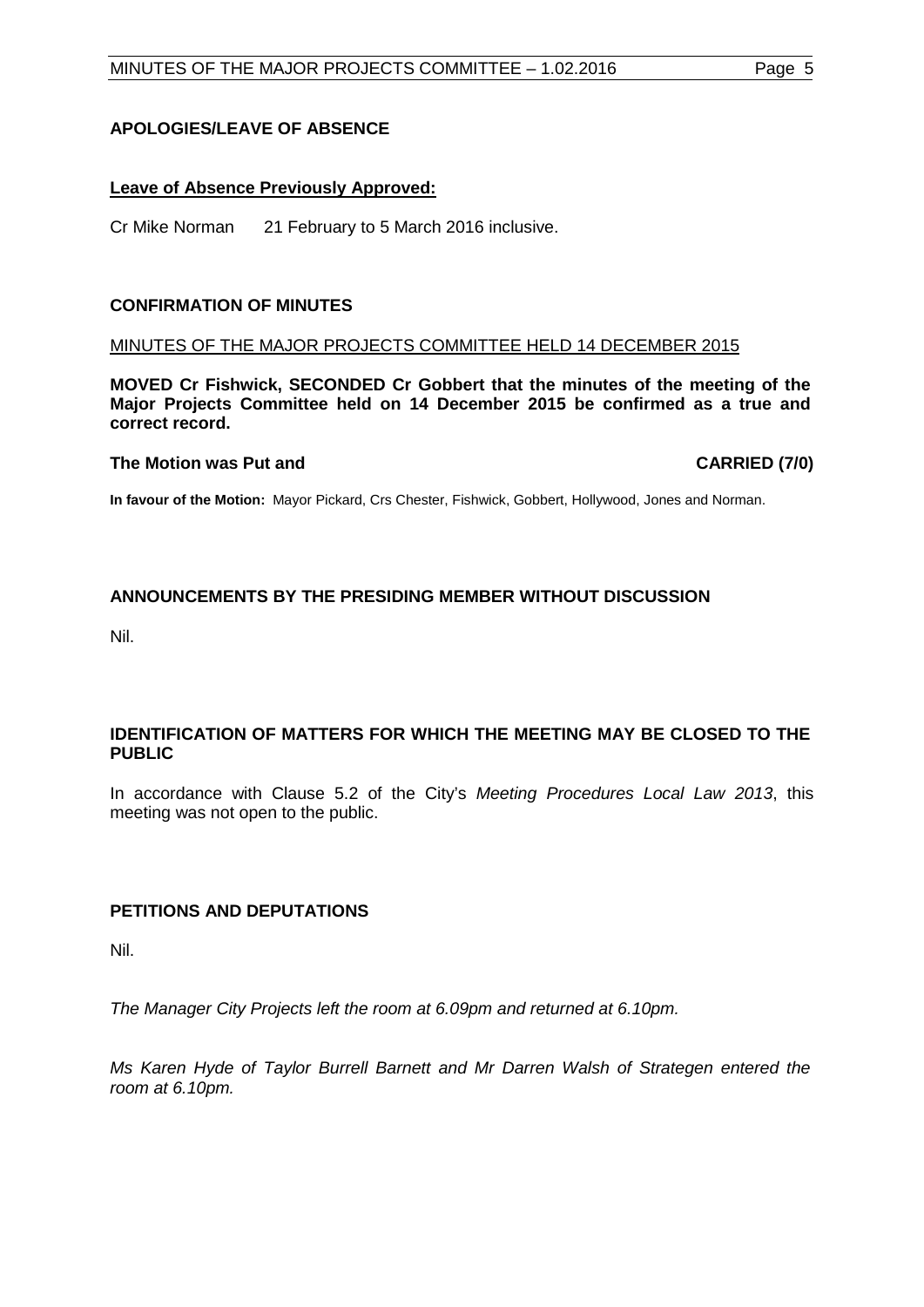# <span id="page-5-0"></span>**REPORTS**

# <span id="page-5-1"></span>**ITEM 1 OCEAN REEF MARINA – PROJECT STATUS AND COMMUNICATION PLAN REPORT**

| <b>WARD</b>                           | <b>North Central</b>               |                                                                                                                     |
|---------------------------------------|------------------------------------|---------------------------------------------------------------------------------------------------------------------|
| <b>RESPONSIBLE</b><br><b>DIRECTOR</b> | Mr Garry Hunt<br>Office of the CEO |                                                                                                                     |
| <b>FILE NUMBER</b>                    | 04171B, 101515                     |                                                                                                                     |
| <b>ATTACHMENTS</b>                    | Attachment 1                       | Reef Marina - Indicative<br>Ocean<br>Approvals Timelines (as at December<br>2015)                                   |
|                                       | Attachment 2                       | Ocean Reef Marina - Approvals Gantt<br>Chart                                                                        |
|                                       | Attachment 3                       | Revised Approvals Timeframes and Key<br>Assumptions                                                                 |
| <b>AUTHORITY / DISCRETION</b>         | Council (that is for 'noting').    | Information - includes items provided to Council for<br>information purposes only that do not require a decision of |

# **PURPOSE**

For the Major Projects Committee to note the progress on the Ocean Reef Marina project with particular emphasis on the environmental and planning approvals process and the proposed communication campaign.

# **EXECUTIVE SUMMARY**

To progress the approval of the Ocean Reef Marina project the following activities and tasks have been undertaken since the last meeting of the former Ocean Reef Marina Committee held on 15 September 2015:

- 1 Investigations/studies to support the Structure Plan, Metropolitan Region Scheme (MRS) Amendment and environmental assessment.
- 2 Review of and amendments to the Ocean Reef Marina Indicative Approvals Timelines.
- 3 Request made to the Minister for Planning, the Hon. John Day MLA to initiate action for the State Government to assume the role of proponent for the project.
- 4 Preparation of the Ocean Reef Marina approvals process Communications Plan<br>5 Completion of the draft Ocean Reef Marina Bush Forever Negotiated Pla
- 5 Completion of the draft Ocean Reef Marina Bush Forever Negotiated Planning Outcome.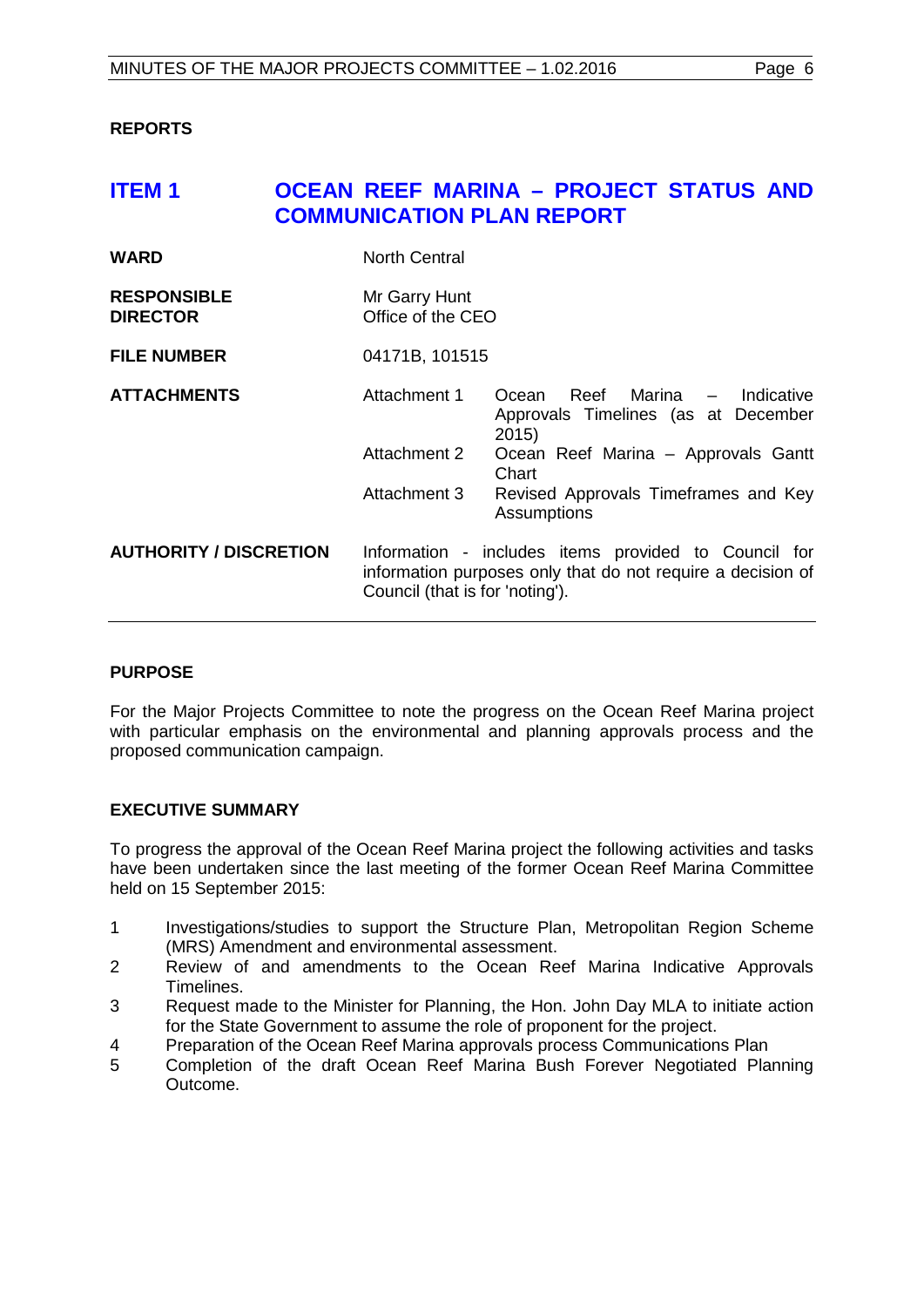Details of items 1 – 4 are provided in this Report and the details of the draft Ocean Reef Marina Bush Forever Negotiated Planning Outcome (NPO) are provided in a separate Report on this agenda entitled *Ocean Reef Marina – Draft Bush Forever Negotiated Planning Outcome.*

The amended program which broadly outlines the indicative approvals timelines together with the Ocean Reef Marina approvals Gantt Chart are provided in Attachments 1 and 2. The key assumptions of the timelines are outlined and explained in Attachment 3.

*It is therefore recommended that the Major Projects Committee NOTES the:*

- *1 Ocean Reef Marina Project Status and Communication Plan Report;*
- *2 Ocean Reef Marina Indicative Approvals Timelines and Gantt Chart forming Attachments 1 and 2 to this Report.*

# **BACKGROUND**

# **Environmental and Planning Approval**

The City is pursuing planning approval for the Ocean Reef Marina through an MRS Amendment request, lodged with the Western Australian Planning Commission (WAPC) in July 2014. The initiation and assessment process for the MRS Amendment is broadly outlined as follows:

| WAPC resolves to initiate MRS amendment.                                                                               | <b>COMPLETED</b> |
|------------------------------------------------------------------------------------------------------------------------|------------------|
| Referral to EPA for assessment determination.                                                                          | <b>COMPLETED</b> |
| Department of Planning (DoP) / WAPC review of<br>amendment and finalisation of outstanding issues.                     | <b>COMMENCED</b> |
| Public advertising of MRS amendment<br>(public<br>submissions).                                                        | JANUARY 2016     |
| Consideration / response to public submissions.                                                                        | TO BE DETERMINED |
| of environmental<br>Consideration<br>assessment<br>(marine-based components) and the Marmion Marine<br>Park amendment. | TO BE DETERMINED |
| Final consideration of the MRS amendment by the WAPC.                                                                  | TO BE DETERMINED |
| Report to Minister.                                                                                                    | TO BE DETERMINED |
| Amendment presented to Governor for approval.                                                                          | TO BE DETERMINED |
| Amendment before both Houses of Parliament for 12<br>sitting days.                                                     | TO BE DETERMINED |
| Notice of approval published in the Government Gazette.                                                                | TO BE DETERMINED |
| Final notification.                                                                                                    | AUGUST 2017      |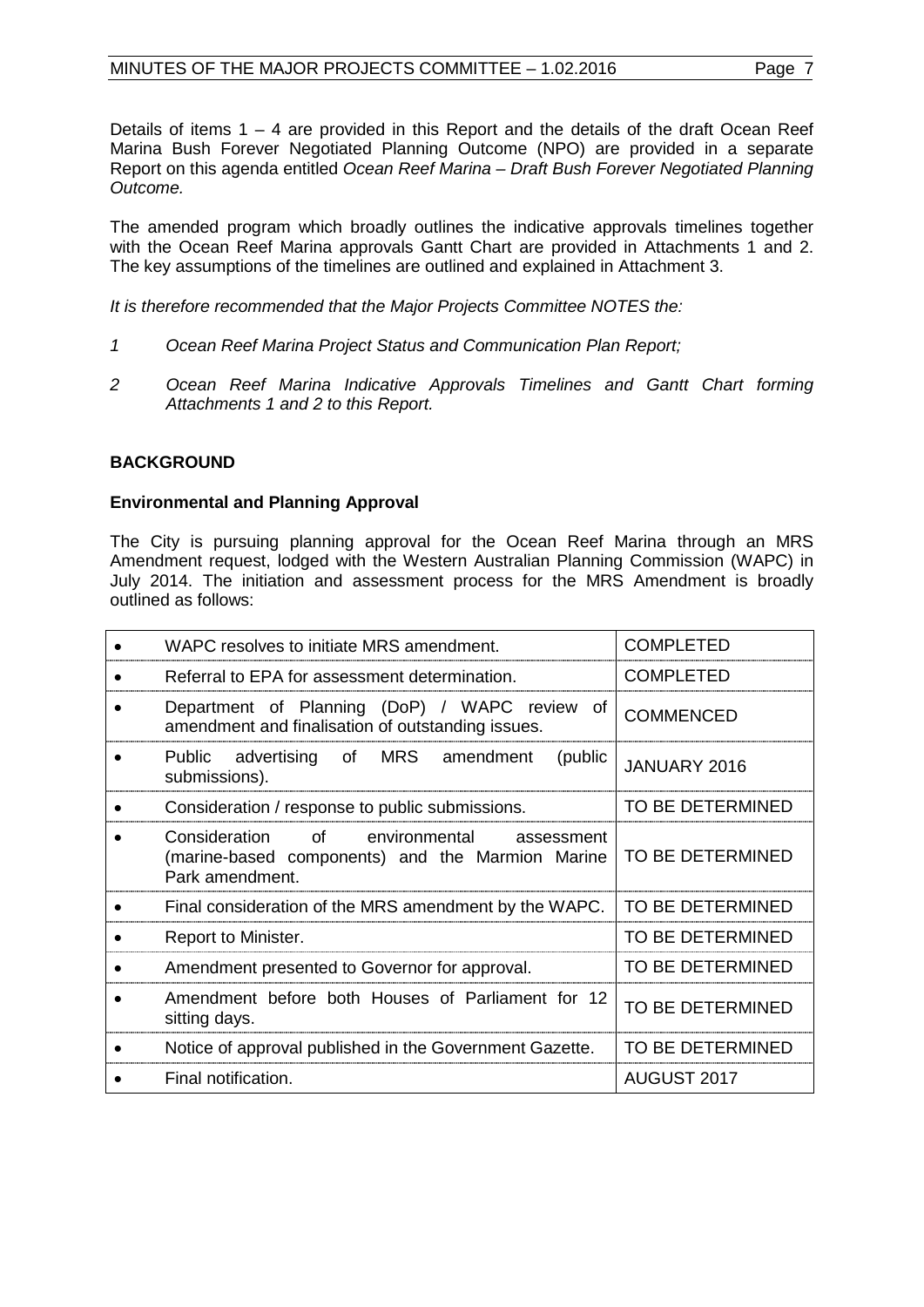The above anticipated timelines have recently been reviewed in line with the environmental approval timelines and the updated milestone dates are provided and discussed later in this Report.

Occurring in parallel with the MRS Amendment, the marine based components of the Ocean Reef Marina project are being accessed by the Environmental Protection Authority (EPA) under the *Environmental Protection Act 1986* via a Public Environmental Review (PER). The Environmental Scoping Document, agreed between the City and the EPA, provides guidance on what information must be provided in the PER document and outlines the investigations/studies required to address the key environmental factors<sup>[1](#page-7-0)</sup>.

The PER assessment process is broadly outlined as follows:

| $\bullet$ | Proposal referred to the EPA.                                                                                                                                                                                                                                                                                         | <b>COMPLETED</b> |
|-----------|-----------------------------------------------------------------------------------------------------------------------------------------------------------------------------------------------------------------------------------------------------------------------------------------------------------------------|------------------|
| $\bullet$ | Seven day public comment period.                                                                                                                                                                                                                                                                                      | <b>COMPLETED</b> |
|           | EPA determined the level of assessment "Public Environmental<br>Review" (PER).                                                                                                                                                                                                                                        | <b>COMPLETED</b> |
|           | Preparation of the Environmental Scoping Document.                                                                                                                                                                                                                                                                    |                  |
|           | Essentially, the Environmental Scoping Document is the "contract"<br>between the City and the EPA for the environmental impact<br>assessment. The Environmental Scoping Document includes<br>accurate, succinct descriptions of how each key environmental factor<br>may be assessed and the investigations required. | <b>COMPLETED</b> |
|           | Publically available through the EPA website, the Environmental<br>Scoping Document also includes an agreed assessment timeline.                                                                                                                                                                                      |                  |
|           | Preparation of the PER documentation.                                                                                                                                                                                                                                                                                 |                  |
|           | The PER document includes all of the required studies and<br>management plans as outlined in the Environmental Scoping<br>Document.                                                                                                                                                                                   | <b>COMMENCED</b> |
|           | Submission of the draft PER document for consideration and input by<br>the Office of the Environmental Protection Authority (OEPA).                                                                                                                                                                                   | SEPTEMBER 2015   |
|           | Finalisation and resubmission of the PER.                                                                                                                                                                                                                                                                             |                  |
|           | Prior to finalisation the EPA will seek comments from other relevant<br>agencies and key stakeholders to ensure all matters are adequately<br>addressed.                                                                                                                                                              | NOVEMBER 2015    |
|           | Advertising of the PER documentation for public comment - eight<br>weeks.                                                                                                                                                                                                                                             | JANUARY 2016     |
|           | City responds to public submissions.                                                                                                                                                                                                                                                                                  | <b>JUNE 2016</b> |
|           | EPA assesses the proposal, taking into consideration the public<br>submissions and the City's responses, and a draft report (including<br>conditions) is prepared.                                                                                                                                                    | SEPTEMBER 2016   |
| $\bullet$ | EPA report is submitted to the Minister for consideration.                                                                                                                                                                                                                                                            | OCTOBER 2016     |
|           | Public appeal period on the EPA report.                                                                                                                                                                                                                                                                               |                  |
| $\bullet$ | Ministerial conditions are set.                                                                                                                                                                                                                                                                                       |                  |
|           | Approval finalised and a formal statement is issued.                                                                                                                                                                                                                                                                  | JANUARY 2017     |

<span id="page-7-0"></span>The Environmental Scoping Document, which includes an agreed assessment timeline, is publically available through the EPA website: <http://www.epa.wa.gov.au/EIA/ScopingDocuments/Pages/default1.aspx>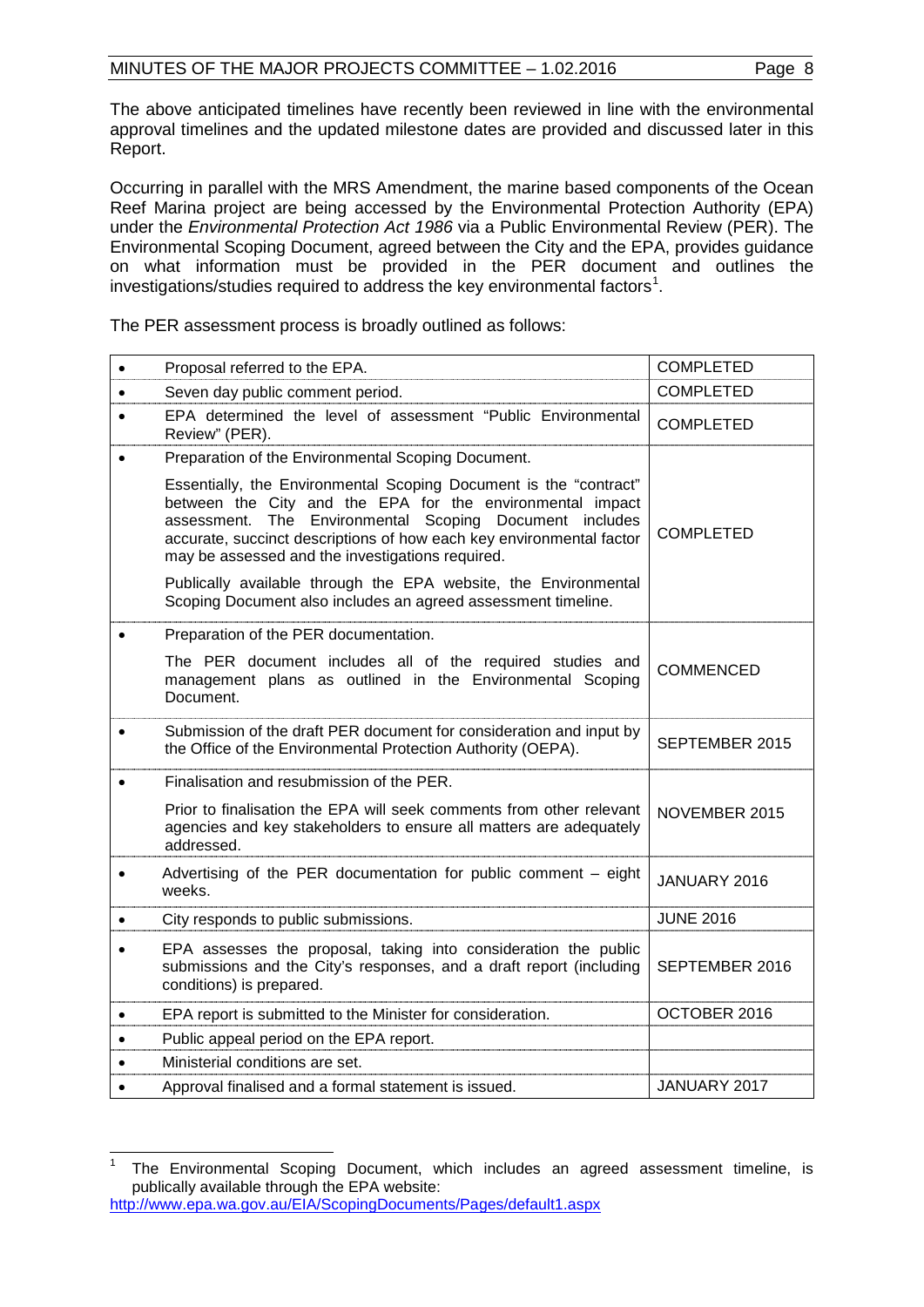The above anticipated timelines represent those negotiated and agreed with the Office of the Environmental Protection Authority (OEPA). It should be noted that these timelines have recently been reviewed and the updated milestone dates are provided and discussed later in this Report.

The Ocean Reef Marina Structure Plan, based on the concept plan that accompanied the MRS Amendment request, is currently being prepared and discussions have taken place with the Department of Planning (DoP) with respect to the concurrent advertising of the Structure Plan with the MRS Amendment and PER public comment period. It is of significant importance that all possible detailed information is available to, and considered by, the public at the same time. This approach provides the community with an open and transparent planning framework and ample context against which submissions made by the community and the referral agencies on the MRS amendment, the PER and the Structure Plan can be considered by the EPA and the WAPC.

The DoP and the OEPA have given in-principle agreement for a parallel process, as far as possible, including concurrent public advertising.

# **DETAILS**

At its meeting held on 6 October 2015 (CJ175-10/15 refers) it was agreed that Council:

- *"1 NOTES the Ocean Reef Marina Project Status Report;*
- *2 NOTES the Ocean Reef Marina Indicative Approvals Timelines forming Attachment 1 to Report CJ175-10/15;*
- *3 REQUESTS the Minister for Planning, the Hon. John Day, MLA and the Acting Minister for the Environment, the Hon. Liza Harvey, MLA formally endorse the concurrent statutory advertising for the Metropolitan Region Scheme Amendment and the Public Environmental Review associated with the Ocean Reef Marina Project;*
- *4 REQUESTS the Chief Executive Officer to initiate a public advertising campaign through newspaper advertising and website updates to inform the community on the milestones and tasks completed or commenced to date for the Ocean Reef Marina Project;*
- *5 REQUESTS the Chief Executive Officer to prepare and deliver a public awareness communication campaign during February 2016 on the following matters prior to the commencement of the formal statutory advertising process detailed in part 3 above:*
	- *5.1 City of Joondalup District Planning Scheme No. 2 amendment;*
	- *5.2 Metropolitan Region Scheme amendment;*
	- *5.3 Public Environmental Review;*
	- *5.4 Local Structure Plan."*

It was further agreed (CJ176-10/15 refers) that Council also:

*"REQUESTS the Minister for Planning, as the Minister responsible for the State Government lead agency for the Ocean Reef Marina project, to initiate action for the State Government to assume the role of proponent for the Ocean Reef Marina project."*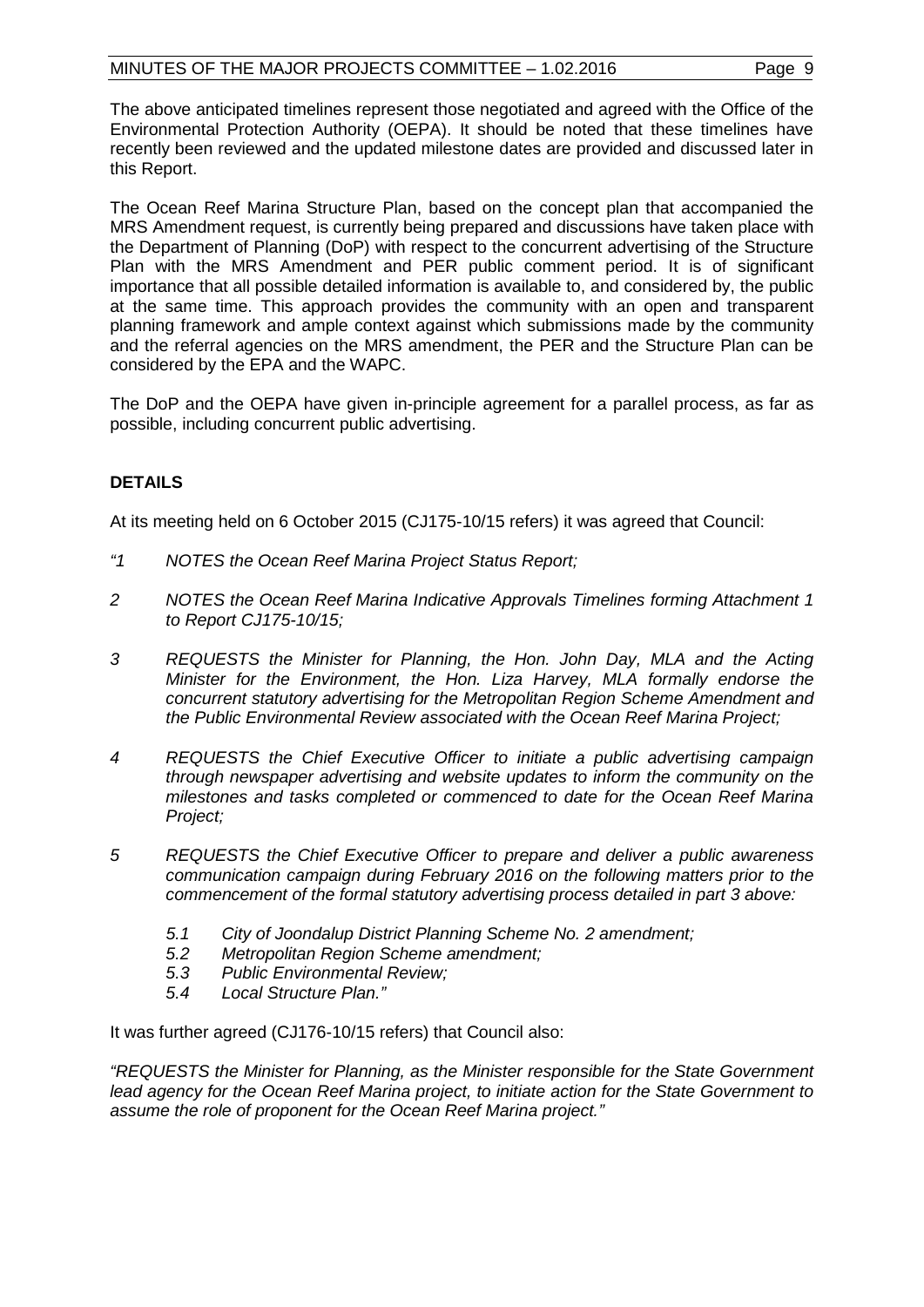# **State Government Proponency**

In October 2015 the City requested the Minister for Planning, Hon. John Day MLA, to initiate action for the State Government to assume the role of proponent for the Ocean Reef Marina. A copy of this correspondence was also forwarded to the following:

- Hon. Albert Jacob MLA, Minister for the Environment, Member for Ocean Reef.
- Hon. Michael Mischin MLC, Member for North Metropolitan Region.
- Hon. Elizabeth Behjat MLC, Member for North Metropolitan Region.
- Hon. Peter Collier MLC, Member for North Metropolitan Region.
- Hon. Tony Krsticevic MLA, Member for Carine.
- Hon. Andrea Mitchell MLA, Member for Kingsley.
- Hon. Jan Norberger MLA, Member for Joondalup.
- Ms Gail McGowan, Director General, Department of Planning.

A response from the Minister for Planning was received in December 2015 advising the City that in the absence of information in relation to the business case, the proposed land tenure and assembly model and the on-going management needs and responsibility, it was difficult for an informed decision regarding future State Government involvement in the project. However, the Minister also advised that LandCorp has been requested to review the business case and advise the Ocean Reef Marina Steering Committee accordingly.

LandCorp has also advised that a Ministerial Briefing Paper was prepared and submitted on the project. The Ministerial Briefing Paper was prepared by LandCorp and the Department of Planning representatives to the Ocean Reef Marina Steering Committee.

Further, LandCorp has engaged the City's Ocean Reef Marina consultants to assist with the review of the concept plan and intends to involve the City in the process.

It should be noted that given the magnitude and complexity of the development, the preparation of the Ocean Reef Marina Business Case requires detailed due diligence across every aspect of the proposed development. An accurate and meaningful business case cannot be prepared without detailed due diligence; certainty surrounding any conditions imposed through the environmental and planning approval outcomes; certainty with regard to the type of entity ultimately responsible for development of the marina; and the City's eventual involvement in the development stage and beyond.

Throughout the life of the project, the City has engaged with the Department of Transport and the Department of Lands on such issues as land tenure and assembly and management needs and responsibility. Advice and opinion from these agencies has been sought and collated to enable strategies to be finalised for detailed negotiation once more certainty (as outlined above) is obtained through the approval outcomes.

Financial feasibility results have previously been provided to both LandCorp and the Department of Transport and during recent discussions with LandCorp the City offered to provide any further information that may assist with their review of the project.

In January 2016 further correspondence was forwarded to the Minister for Planning reiterating the City's commitment to provide information and assistance to LandCorp.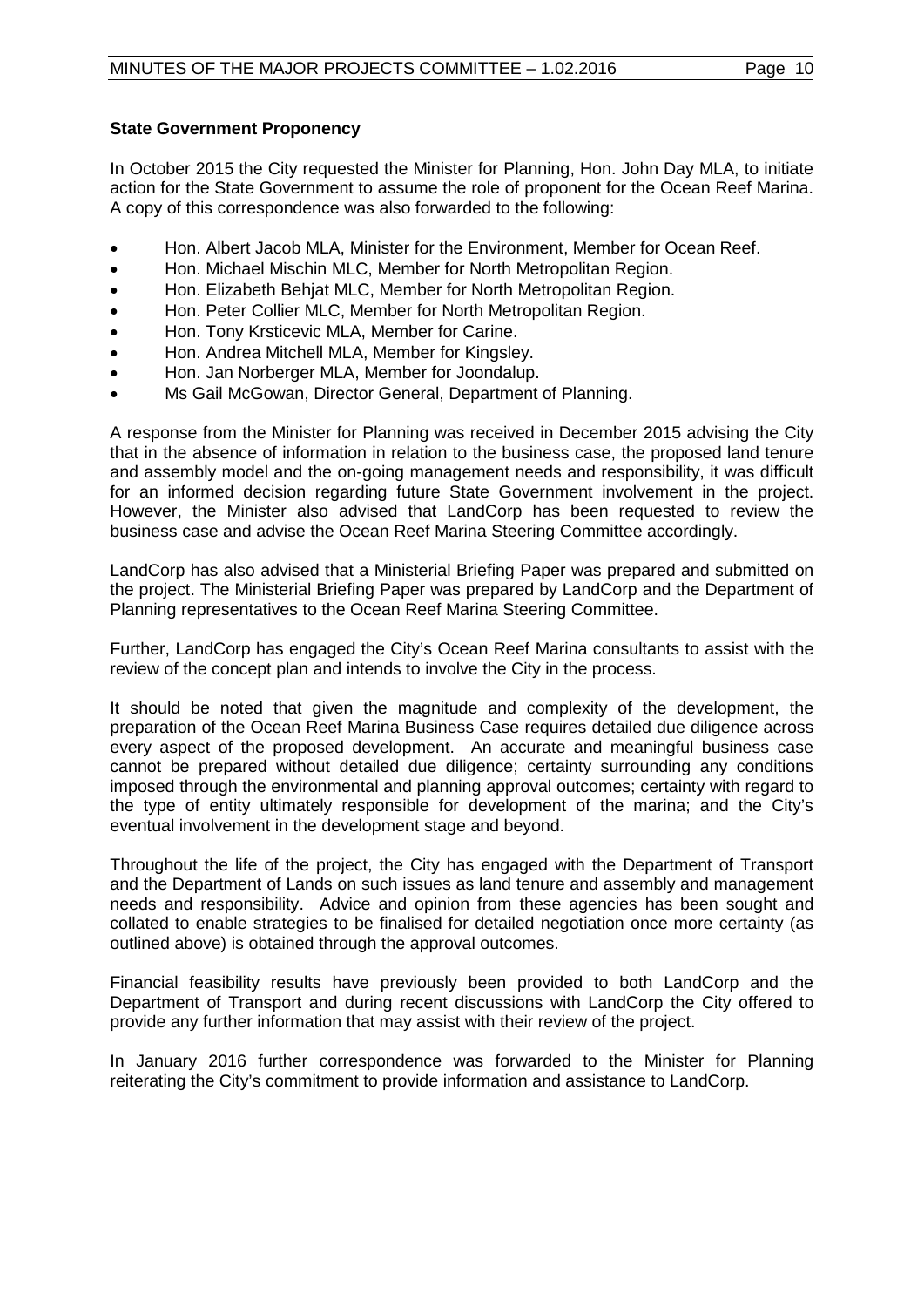# **Environmental and Planning Approvals**

In order to progress the project from a vision to a development on the ground, the City is undertaking the tasks necessary to ensure the land within the Ocean Reef Marina is legally able to be developed. This work has been undertaken through various layers of planning, all of which are based on the current concept plan:

- *MRS Amendment/Public Environmental Review.*
- *Ocean Reef Marina Structure Plan.*
- *Local Planning Policy.*
- *Local Planning Scheme.*

These processes are interlinked and interrelated.

# MRS Amendment

A critical component of the MRS Amendment is the development of a draft Negotiated Planning Outcome (NPO) for Bush Forever Site 325. The draft NPO has been prepared and is pending formal submission to the DoP, Department of Parks and Wildlife and the OEPA. Further detail on the NPO is provided in a separate Report on this agenda entitled *Ocean Reef Marina – Draft Bush Forever Negotiated Planning Outcome.* It is intended that the draft NPO will be released for public comment with the MRS Amendment request.

All other components of the MRS Amendment have been completed and progression with the approval process is now dependent on the progress of the PER and structure plan as concurrent advertising is intended.

#### Public Environmental Review

The tasks associated with the preparation of the PER documents are continuing with the majority of the baseline studies completed and the impact assessments commenced. Table 1 outlines the reports that have been received by the City in recent months:

This information and the other required investigations will form the PER documents which, at present, is anticipated to run to approximately 3,500 pages.

The findings of all studies/investigations have been discussed with, and reviewed by, the relevant decision making agency (for example, the Departments of Fisheries and Parks and Wildlife) to ensure the requirements as outlined in the Environmental Scoping Document are met.

#### Structure Plan

The *Ocean Reef Marina Structure Plan* is being prepared in two parts. Part 1 includes a structure plan map and a series of subdivision and development requirements that the City and the DoP will take into consideration when assessing applications (that is for subdivision or development). Part 2 provides explanatory information justifying how and why the structure plan has been prepared.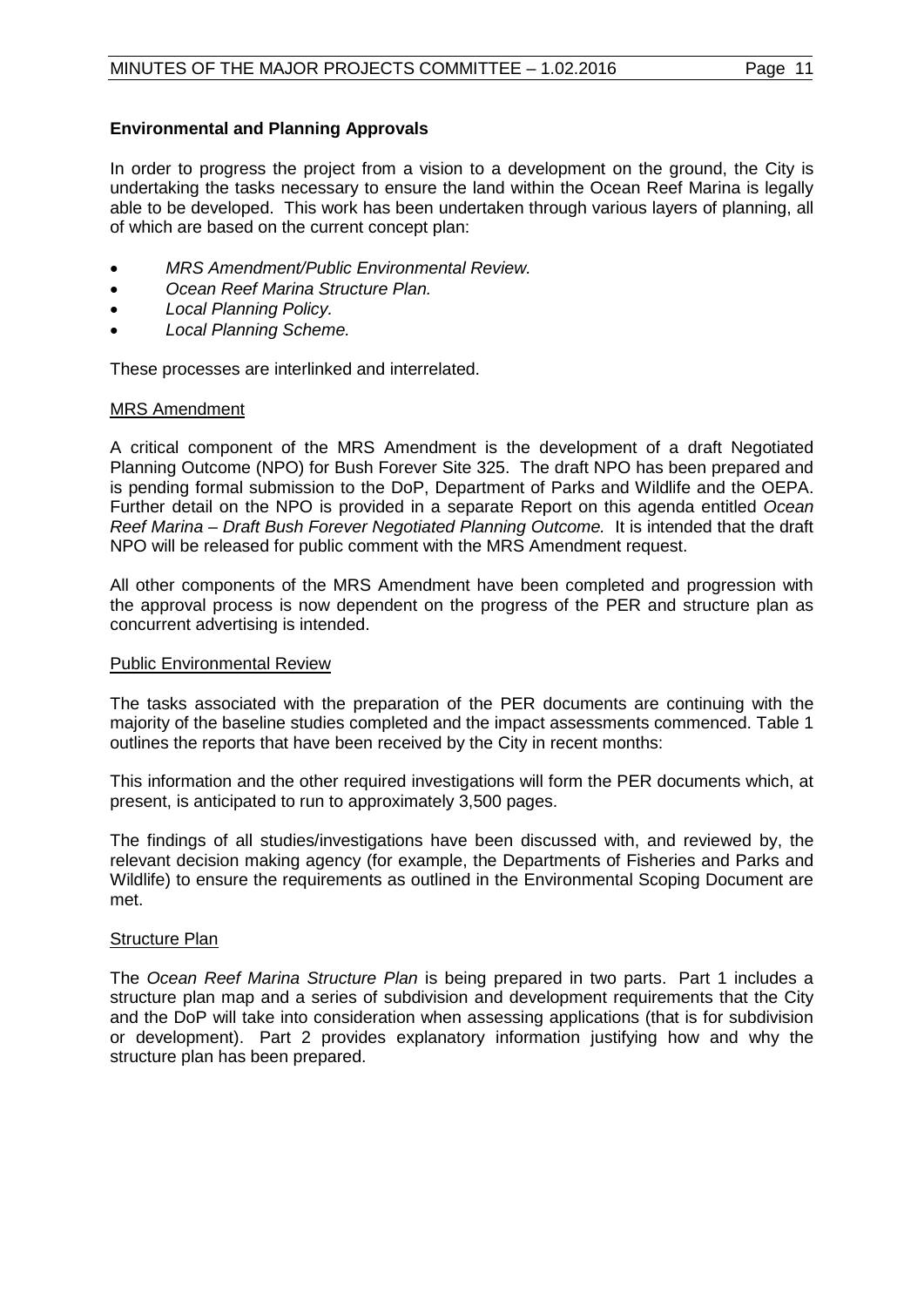It is important to note that with the new regulatory changes that came into effect in October [2](#page-11-0)015<sup>2</sup>, the City:

- is the 'referral agency' that receives the structure plan application
- considers if the structure plan application is 'acceptable'
- advertises the structure plan
- sends the structure plan onto the DoP with any relevant recommendation (that is to approve; to approve with modifications or to refuse).

The final decision and adoption now rests with the WAPC and not the City.

As the State Government now plays such a large role in determining structure plans, the draft *Ocean Reef Marina Structure Plan* has been discussed with the DoP to ensure that it is prepared in accordance with best practice and in a manner that will ensure a smoother process when it is being formally assessed and determined.

The draft *Ocean Reef Marina Structure Plan* has been finalised and forwarded to the DoP for discussion purposes and to check if it is consistent with the requirements.

It is also intended that the structure plan will be advertised for public comment concurrently with the MRS Amendment and PER in the latter half of 2016.

The *Ocean Reef Marina Structure Plan* is intended to be supported by a local planning policy that will provide requirements for built form, much like design guidelines. Together, the structure plan and the local planning policy will ensure that the desired urban outcomes of the Ocean Reef Marina concept plan are delivered through subdivision and development. The local planning policy will be advertised, adopted and applied by the City in a manner similar to all other local planning policies.

As a project proponent is identified and the development commences, amendments to the *City of Joondalup District Planning Scheme No. 2* (DPS2) may be necessary to provide certainty on land use permissibility and important development requirements, such as ceding public open space or constructing roads. This statutory layer of planning will be the focus of on-going discussions in 2016 between the City and the DoP.

The necessary documentation supporting the *Ocean Reef Structure Plan* (to be included in Part 2) is well underway and nearing completion.

# Stakeholder Engagement

The Environmental Scoping Document included an expectation that the City will consult with stakeholders who are interested in, or affected by, the proposal. This includes decisionmaking authorities and other relevant State Government departments; this engagement is continuous and on-going. Table 1 outlines some of the key discussions that have taken place in recent months.

<span id="page-11-0"></span> <sup>2</sup> Western Australian Planning Commission (2015), *Planning and Development (Local Planning Schemes) Regulations 2015*, available from [http://www.planning.wa.gov.au/publications/7295.asp.](http://www.planning.wa.gov.au/publications/7295.asp)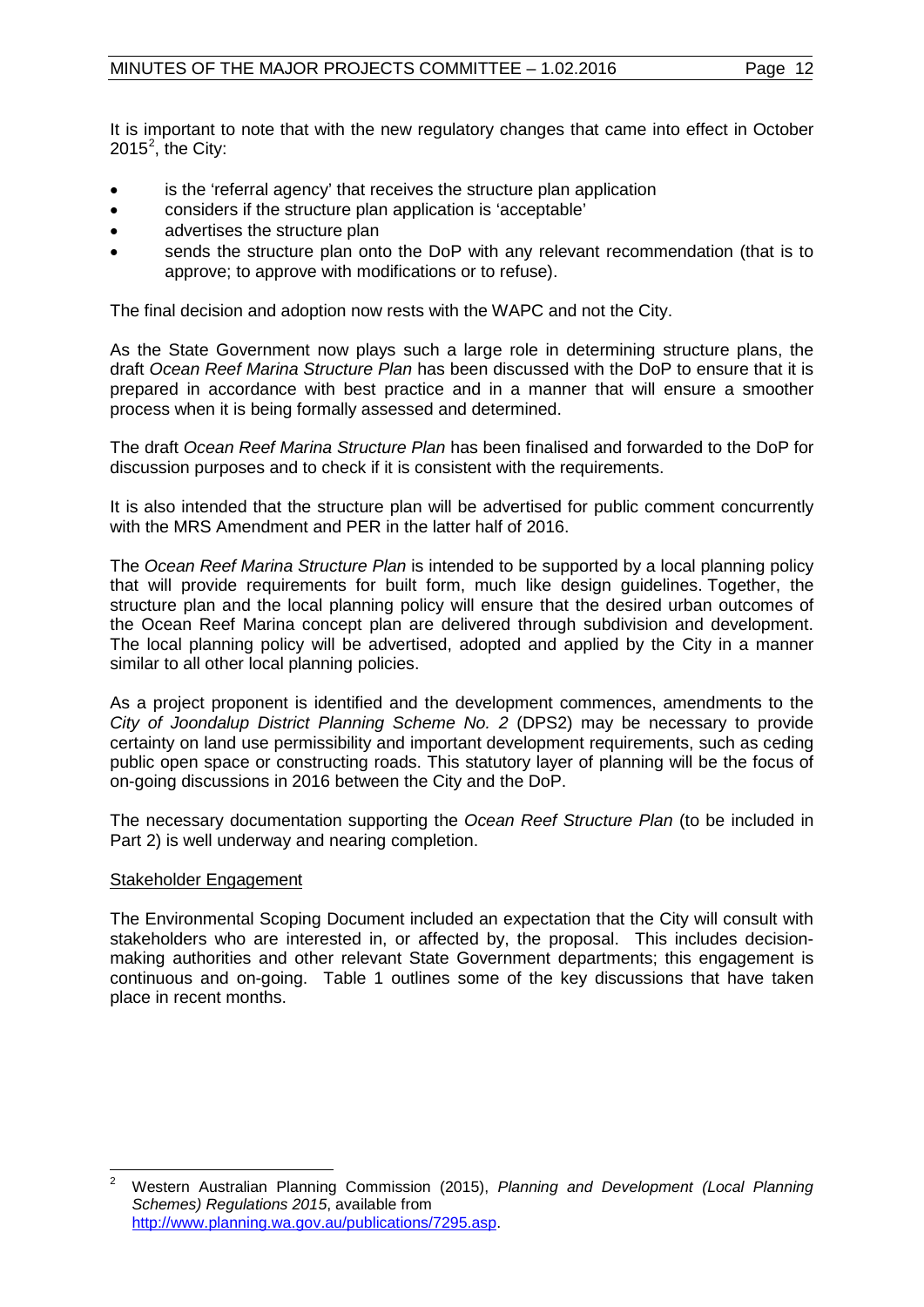| <b>Agency/Entity</b> | <b>Topic</b>                                            | <b>Project Attendees</b>     |
|----------------------|---------------------------------------------------------|------------------------------|
| NBN Co.              | Potential requirements/timing of the project            | City Officers.               |
|                      | in relation to the NBN roll-out.                        |                              |
| OEPA, DPaW and       | Draft Negotiated Planning Outcome<br>$\qquad \qquad -$  | Project<br>City<br>Officers, |
| DoP.                 | Bush Forever.                                           | Consultants.                 |
| LandCorp.            | LandCorp's potential involvement in the                 | City Officers.               |
|                      | project.                                                |                              |
| of<br>Department     | Impact of the development on the abalone                | City<br>Officers,<br>Project |
| Fisheries, abalone   | industry and the potential mechanisms                   | Consultants.                 |
| industry             | available for compensation.                             |                              |
| representatives.     |                                                         |                              |
| DPaW.                | <b>Benthic</b><br>habitat<br>baseline<br>studies<br>and | City<br>Project<br>Officers, |
|                      | results.                                                | Consultants.                 |
| DoP.                 | Ocean Reef Marina Structure Plan.                       | <b>Project Consultants.</b>  |

# Table 1: Recent key discussions

In addition to the above the following significant activities occurred:

- The Ministers for Transport and Regional Development were briefed on the project by Mayor Troy Pickard and the Chief Executive Officer.
- The Hon. Jan Norberger MLA, Member for Joondalup, was briefed on the project by Mayor Troy Pickard and the Chief Executive Officer.
- The Chief Executive Officer and project consultants presented the project to the Marmion Parks and Reserves Authority.
- Ocean Reef Marina Steering Committee: This Committee has met on two occasions in recent times – 10 August 2015 and 12 October 2015.

# **Communications Plan**

In the lead up to the concurrent public advertising of the PER, MRS Amendment and Structure Plan the City will undertake a communications campaign to inform the community on progress on the Ocean Reef Marina project and provide information on how the community can be involved in the approvals process.

Commencing in February 2016, the following is proposed:

- "Advertorial" published in the Community Newspapers information to include:
	- o The City's on-going commitment to the project.<br> **o** Project status in relation to the approvals proce
	- o Project status in relation to the approvals process.<br>
	o Studies and investigations carried out during the p
	- o Studies and investigations carried out during the past 18 months.<br>  $\circ$  How the project intends to address the impact on the Marmion Ma
	- How the project intends to address the impact on the Marmion Marine Park.
	- o How the project intends to address the impact on Bush Forever.
	- o How and when the community can become involved in the approvals process.
	- o State Government / LandCorp's potential involvement.
	- o City expenditure during the past two years (that is to facilitate the approvals process).
	- o Key stakeholder involvement
	- o On-going involvement of the City's expert consultants<br>
	On Discussions with representatives from various Chines
	- Discussions with representatives from various Chinese groups/entities.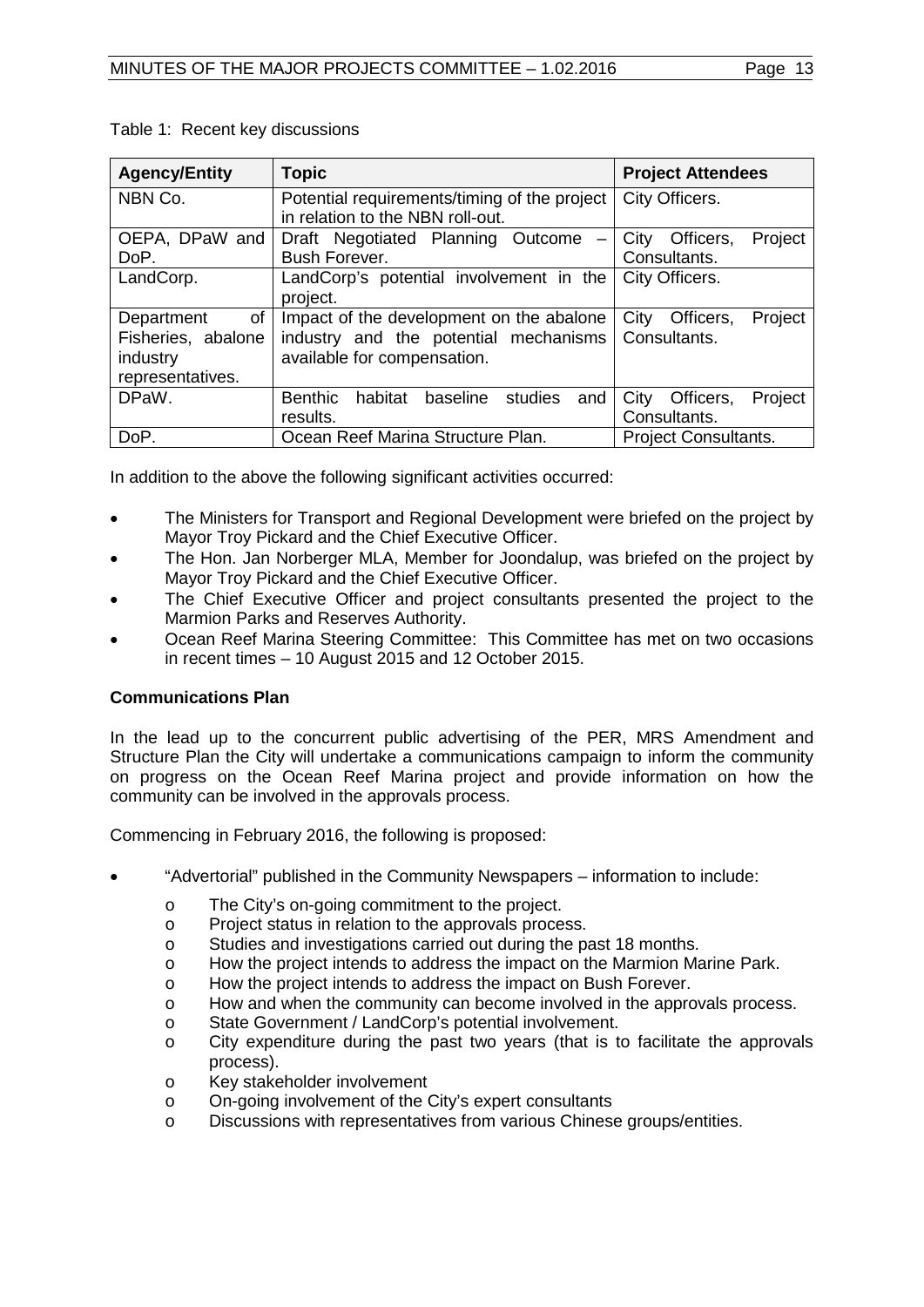- Display posters "Ocean Reef Marina What's Happening" Customer Service Centres, Leisure Centres, Libraries and City Administration – information to include:
	- o Main headings only PER, LSP, MRS, Project Status.<br>
	o Direct the community to Fact Sheets and Ocean Reef No
	- Direct the community to Fact Sheets and Ocean Reef Marina Brochure.
- Ocean Reef Marina Brochure to be available from Customer Service Centres, Leisure Centres, Libraries and City Administration. The brochure will also be sent to members of the Ocean Reef Marina Community Reference Group and other key community stakeholders. Information included will be similar to, and provide reinforcement to, the advertorial above.
- Ocean Reef Marina Fact Sheets:
	- o MRS Process.<br>o PER Process.
	- o PER Process.<br>o Structure Plan
	- Structure Plan Process.

The facts sheets will include general information about the process, specific information relating to the Ocean Reef Marina, how the community can get involved, where further information can be obtained on the process, a "graphic" on the process indicating "where we are now".

• Website and other social media updates, City News and other City publications.

It is anticipated that once there is more certainty surrounding the public advertising date further updates and information will be provided.

# **Project Program**

The Ocean Reef Marina Indicative Approvals Timeline (as at August 2015), presented to Council at its meeting held on 6 October 2015 (CJ175-10/15 refers), identified finalisation of the environmental approvals process as end January 2017.

Following a review of the current concept plan, undertaken by the City from January 2015 to July 2015, the indicative timelines were reviewed and updated (Attachment 1 refers).

The amended date for finalisation of the environmental approvals process is end August 2017 which represents an additional seven months to the approvals timeframe. However, the timeframe is based on a number of key assumptions and is subject to wide variation (Attachment 3 refers).

The predicted environmental assessment and approval timeframes for the Ocean Reef Marina comprise four key stages with key responsible parties relevant at each stage. Table 2 provides an overview of the key environmental assessment and approvals, stages, responsible parties and key influences with respect to timing.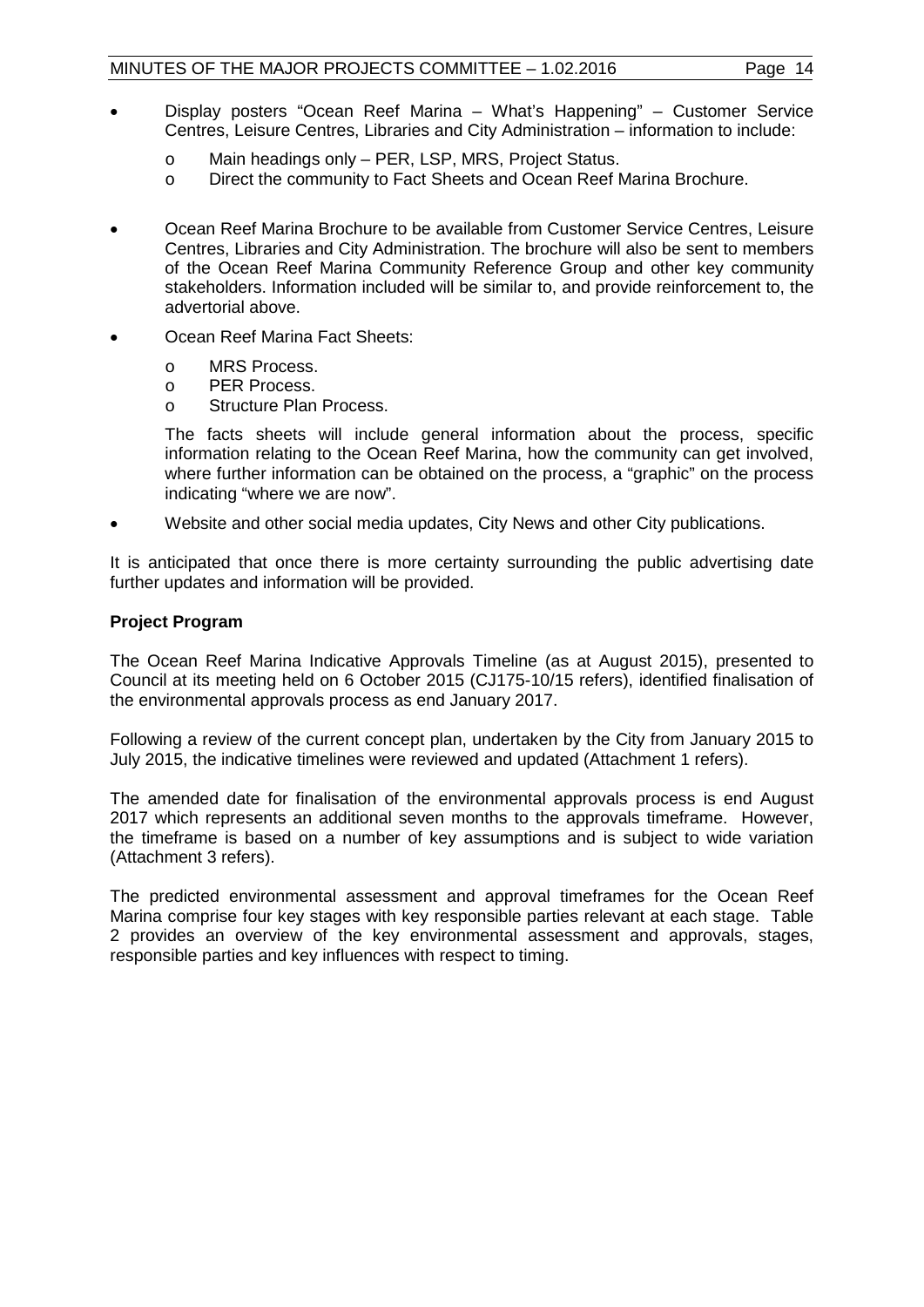| <b>Stage</b>   | <b>Description</b>                                                                      | <b>Key responsibilities</b>                                                                                                         | Key influences on timing                                                                                                                                                                                                                                                                                                                                                   |
|----------------|-----------------------------------------------------------------------------------------|-------------------------------------------------------------------------------------------------------------------------------------|----------------------------------------------------------------------------------------------------------------------------------------------------------------------------------------------------------------------------------------------------------------------------------------------------------------------------------------------------------------------------|
| 1              | Environmental<br>investigations, modelling<br>and PER preparation.                      | <b>ORM Project Team.</b>                                                                                                            | Timing is largely within the<br>control of the City and the<br>Project Team.<br>However                                                                                                                                                                                                                                                                                    |
| $\overline{2}$ | City review / approval of<br>for<br>documents<br>submission to the State<br>Government. | City of Joondalup.                                                                                                                  | this can be affected by<br>stakeholder<br>consultation,<br>results of the studies and<br>modelling and the internal<br>review process.                                                                                                                                                                                                                                     |
| 3              | EPA.<br>and<br>assessment<br>reporting.                                                 | OEPA / EPA with input<br>from other advisory and<br>regulatory agencies.                                                            | the<br>of<br>These<br>stages<br>process are outside of the<br>of<br>control<br>the<br>City.                                                                                                                                                                                                                                                                                |
| 4              | condition<br>Appeals and<br>setting<br>(Ministerial<br>approval).                       | Office of the Appeals<br>OEPA,<br>Convenor,<br>Minister<br>for<br>Environment<br>and<br>decision<br>relevant<br>making authorities. | be<br>However<br>∣ it<br>can<br>influenced by positive and<br>proactive political support<br>enabling active and timely<br>of<br>engagement<br>agency<br>the<br>in.<br>resources<br>assessment and approval of<br>the project.<br>The<br>desired<br>level<br>of<br>cooperation may be more<br>likely if a renewed<br>and<br>expanded<br><b>MOU</b><br>was<br>in.<br>place. |

| Table 2: | Overview of environmental assessment and approvals process |
|----------|------------------------------------------------------------|
|----------|------------------------------------------------------------|

Each stage of the environmental approvals timeframe has an underlying set of assumptions and level of uncertainty and any changes to these will impact on the overall environmental approvals timeframe. While the EPA assessment and reporting processes are subject to clear guidance on timing, there are a number of elements within the assessment and approvals processes that are not the subject of statutory timeframes (for example appeals and condition-setting). This is illustrated by the widely varying approval timeframes for projects which range from two to five years to an assessed major project.

It is important to note that the WAPC will not finalise the MRS Amendment until the environmental assessment is finalised with approval granted and conditions set. The outcome of the environmental assessment and/or the approval conditions may require minor alterations to the MRS Amendment boundary and any such alterations must be made prior to finalisation of the MRS Amendment process.

Therefore the environmental approval timeframe significantly influences the timing of the MRS Amendment and, as concurrent advertising is proposed, the Structure Plan timeframes.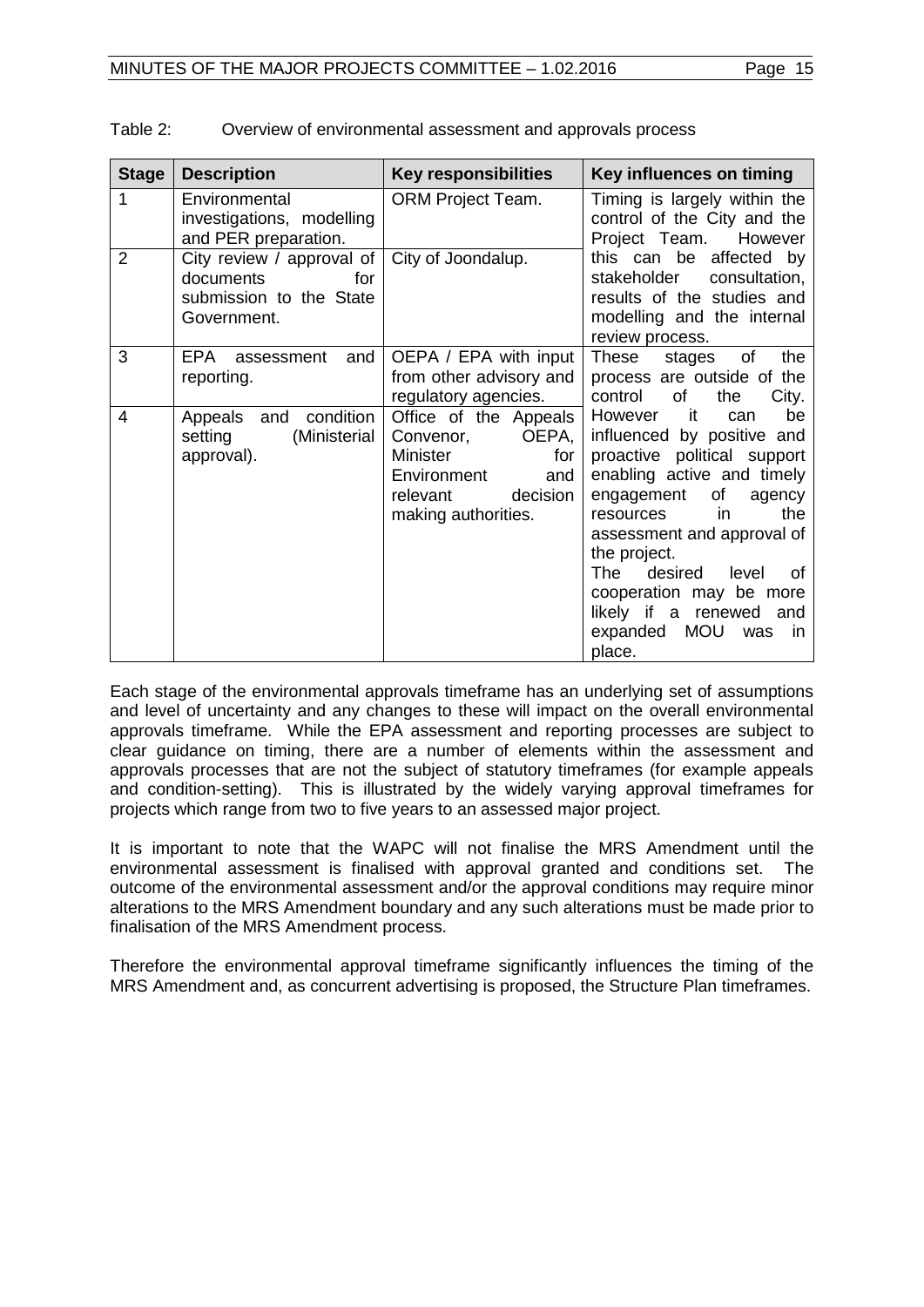# **Issues and options considered**

Not applicable.

# **Legislation / Strategic Community Plan / policy implications**

**Legislation** The City is governed by the requirements of the *Local Government Act 1995* in relation to dealings involving commercial undertakings and land development.

Other applicable legislation includes:

- *Planning and Development Act 2005.*
- *Environmental Protection Act 1986.*
- *Environmental Protection, Biodiversity and Conservation Act 1999* (Cwlth).

The approvals for the development are influenced by State Planning policies:

- 2.6: *State Coastal Planning Policy.*
- 2.8: *Bushland Policy for the Perth Metropolitan Region.*

# **Strategic Community Plan**

| Key theme                   | Economic prosperity, vibrancy and growth.                                                                                                    |  |
|-----------------------------|----------------------------------------------------------------------------------------------------------------------------------------------|--|
| <b>Objective</b>            | Destination City.                                                                                                                            |  |
| <b>Strategic initiative</b> | Facilitate the establishment of<br>major<br>tourism<br>$\bullet$<br>infrastructure.<br>Encourage diverse accommodation options.<br>$\bullet$ |  |

**Policy** Not applicable.

# **Risk management considerations**

The City has amassed a substantial amount of information on all aspects of the project over a number of years. This information together with that currently being compiled ensures that the City is well positioned to provide the required information as the approvals processes progress.

The on-going assessment of the available information against the requirements of the Environmental Scoping Document will enable timely identification and clarification of any uncertainties thereby ensuring that the information provided to the Environmental Protection Authority adequately addresses the identified environmental factors.

The Ocean Reef Marina Risk Management Assessment has been updated taking cognisance of the MRS amendment initiation and environmental approval process.

Furthermore, the extensive engagement with both State and Commonwealth departments and agencies, as well as constant review of the project, has sought to mitigate the risk of not obtaining approval to proceed with the development.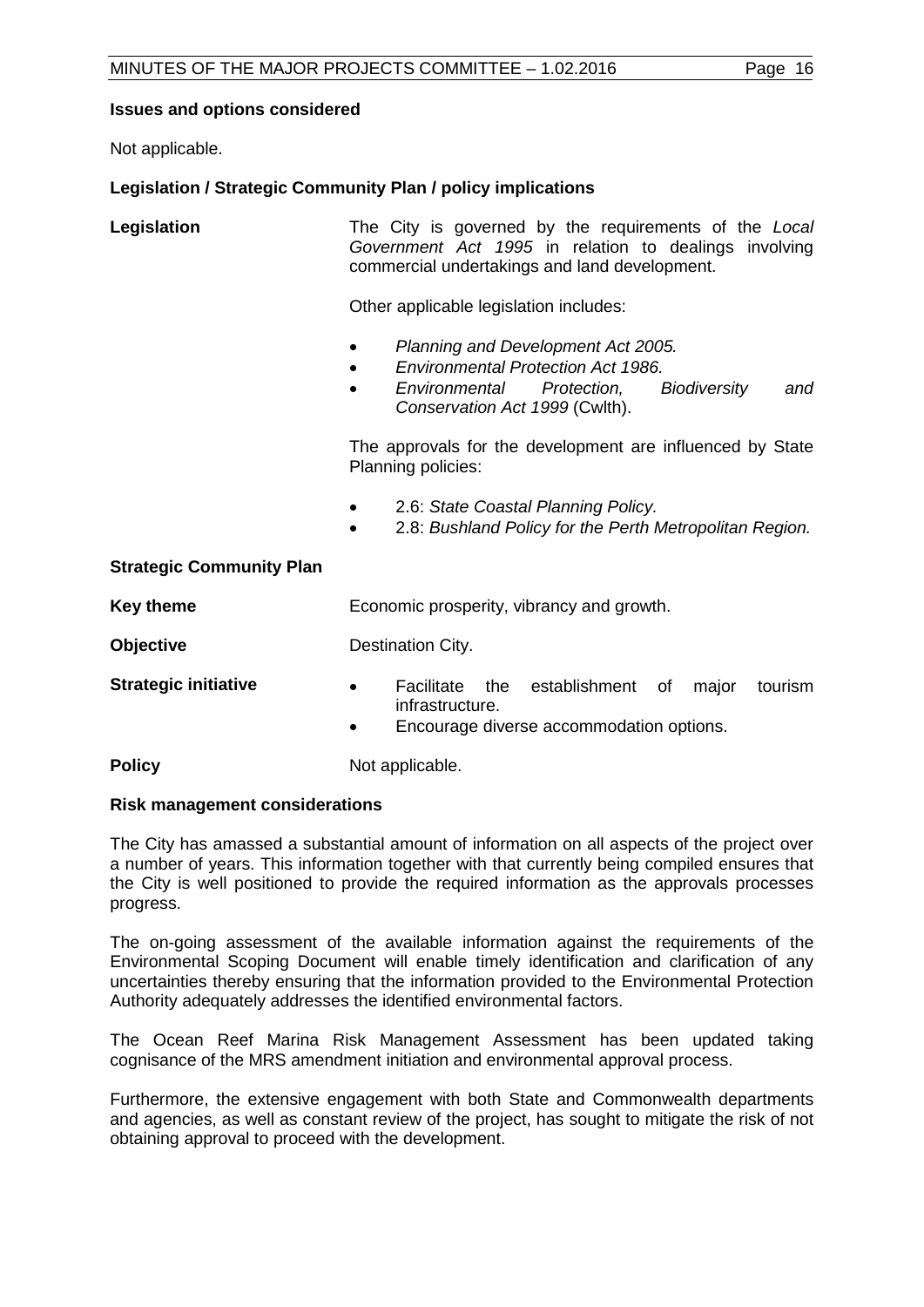# **Financial / budget implications**

Current financial year impact

| Account no.          | C <sub>1001</sub>  |
|----------------------|--------------------|
| <b>Budget Item</b>   | Ocean Reef Marina. |
| <b>Budget amount</b> | \$1,422,924        |
| Amount spent to date | \$462,760          |
| <b>Balance</b>       | \$960,164          |

Note: The 2015-16 approved budget includes income of \$500,000 (State Government financial contribution).

### Total Project Expenditure

| 2007-08                                                        | \$<br>133,241                                                                                                                                                                                                                                                                                   |  |
|----------------------------------------------------------------|-------------------------------------------------------------------------------------------------------------------------------------------------------------------------------------------------------------------------------------------------------------------------------------------------|--|
| 2008-09                                                        | 968,284                                                                                                                                                                                                                                                                                         |  |
| 2009-10                                                        | 266,603                                                                                                                                                                                                                                                                                         |  |
| 2010-11                                                        | \$\$\$\$\$<br>325,045                                                                                                                                                                                                                                                                           |  |
| 2011-12                                                        | 388,552                                                                                                                                                                                                                                                                                         |  |
| 2012-13                                                        | 376,393                                                                                                                                                                                                                                                                                         |  |
| 2013-14                                                        | \$<br>838,371                                                                                                                                                                                                                                                                                   |  |
| 2014-15                                                        | \$<br>1,314,917                                                                                                                                                                                                                                                                                 |  |
| 2015-16                                                        | \$<br>462,760                                                                                                                                                                                                                                                                                   |  |
| <b>LESS Grants Received</b>                                    | \$<br>(785, 500)                                                                                                                                                                                                                                                                                |  |
| <b>Total City Expenditure</b>                                  | \$4,288,668                                                                                                                                                                                                                                                                                     |  |
| <b>Annual operating cost</b>                                   | The relevant business case/s, as far as possible, will include<br>anticipated on-going operating costs.                                                                                                                                                                                         |  |
| <b>Estimated annual income</b>                                 | The relevant business case/s, as far as possible, will include<br>estimated annual income.                                                                                                                                                                                                      |  |
| <b>Capital replacement</b>                                     | Detailed analysis will be required at the appropriate stage of<br>the project.                                                                                                                                                                                                                  |  |
| 20<br><b>Strategic</b><br>Year<br><b>Financial Plan impact</b> | The City's 20 Year Strategic Financial Plan includes<br>\$2,404,000 which represents capital expenditure for the<br>2014-15 and 2015-16 financial years. Further analysis of the<br>impact on the 20 Year Strategic Financial Plan will be analysed<br>at the appropriate stage of the project. |  |
|                                                                |                                                                                                                                                                                                                                                                                                 |  |

All amounts quoted in this report are exclusive of GST.

#### **Regional significance**

The development of the Ocean Reef Marina will become a significant tourist/visitor destination and a key focal point within the northern Perth corridor.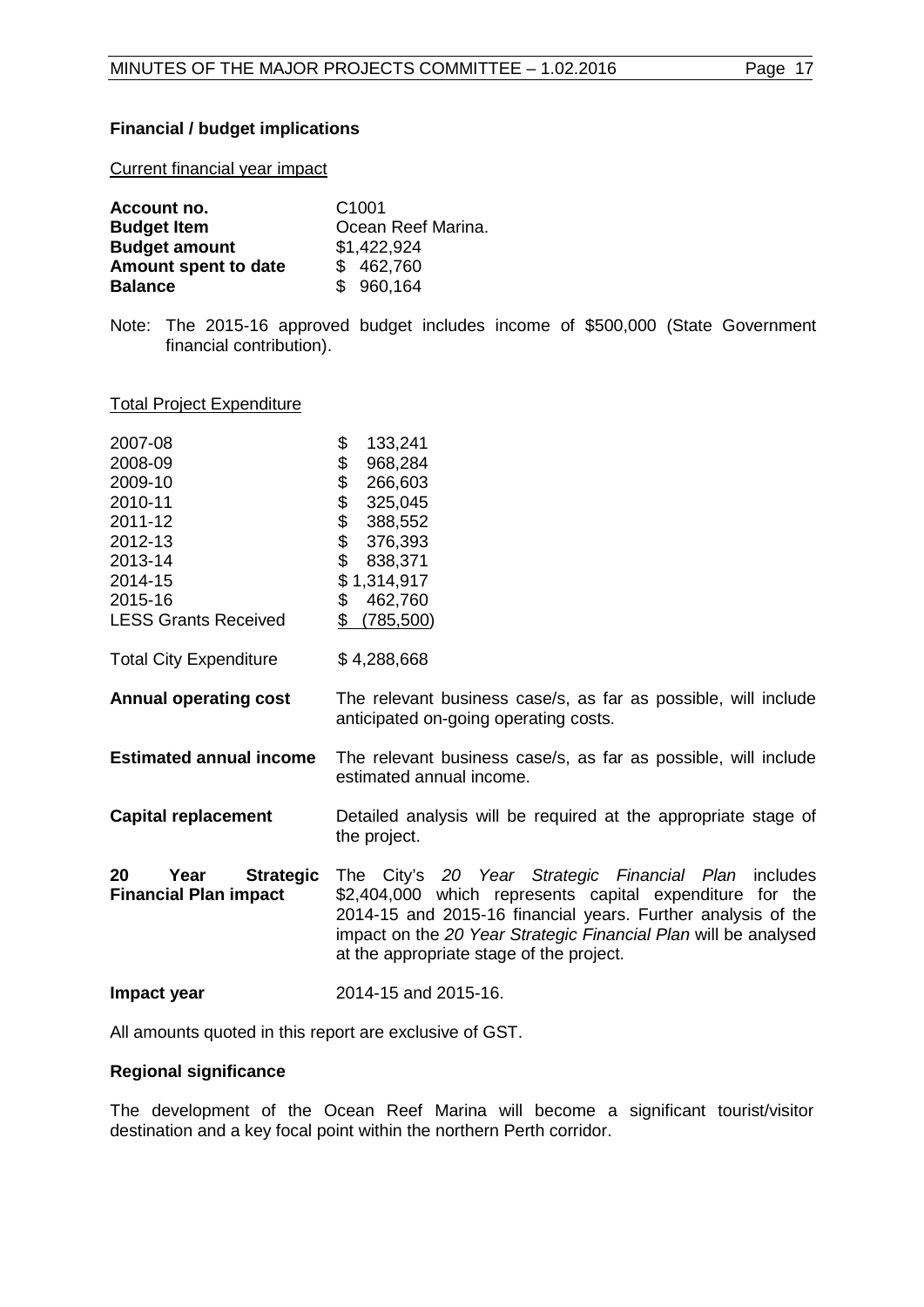#### **Sustainability implications**

Progression of the Ocean Reef Marina planning process requires a number of studies/reports addressing key issues pertaining to sustainability (such as social and economic impact, environmental sustainability). As part of the documentation supporting the MRS Amendment, Structure Plan and the Public Environmental Review the required management plans will be developed.

### **Consultation**

Extensive on-going consultation with State Government departments and agencies is required to ensure the relevant approvals processes proceed in accordance with expectations and agreed timelines.

The MRS Amendment, Public Environmental Review and Structure Plan require statutory public consultation. In-principle agreement has been obtained from the relevant decision making authorities to undertake this public consultation concurrently.

#### **COMMENT**

The Ocean Reef Marina has achieved a series of significant milestones. The tasks and actions undertaken to achieve these milestones is consistent with other similar developments undertaken in recent times.

The City has applied robust due diligence to identify and mitigate issues to ensure the smooth progress of the project through the approvals processes (planning and environmental) and beyond. The substantial amount of information amassed, and a renewed and expanded MOU, will enable the City to engage with potential development entities confident of the product offered by the Ocean Reef Marina.

# **VOTING REQUIREMENTS**

Simple Majority.

# **OFFICER'S RECOMMENDATION**

That the Major Projects Committee:

- 1 NOTES the Ocean Reef Marina Project Status and Communication Plan Report;
- 2 NOTES THE Ocean Reef Marina Indicative Approvals Timelines and Gantt Chart forming Attachments 1 and 2 to this Report.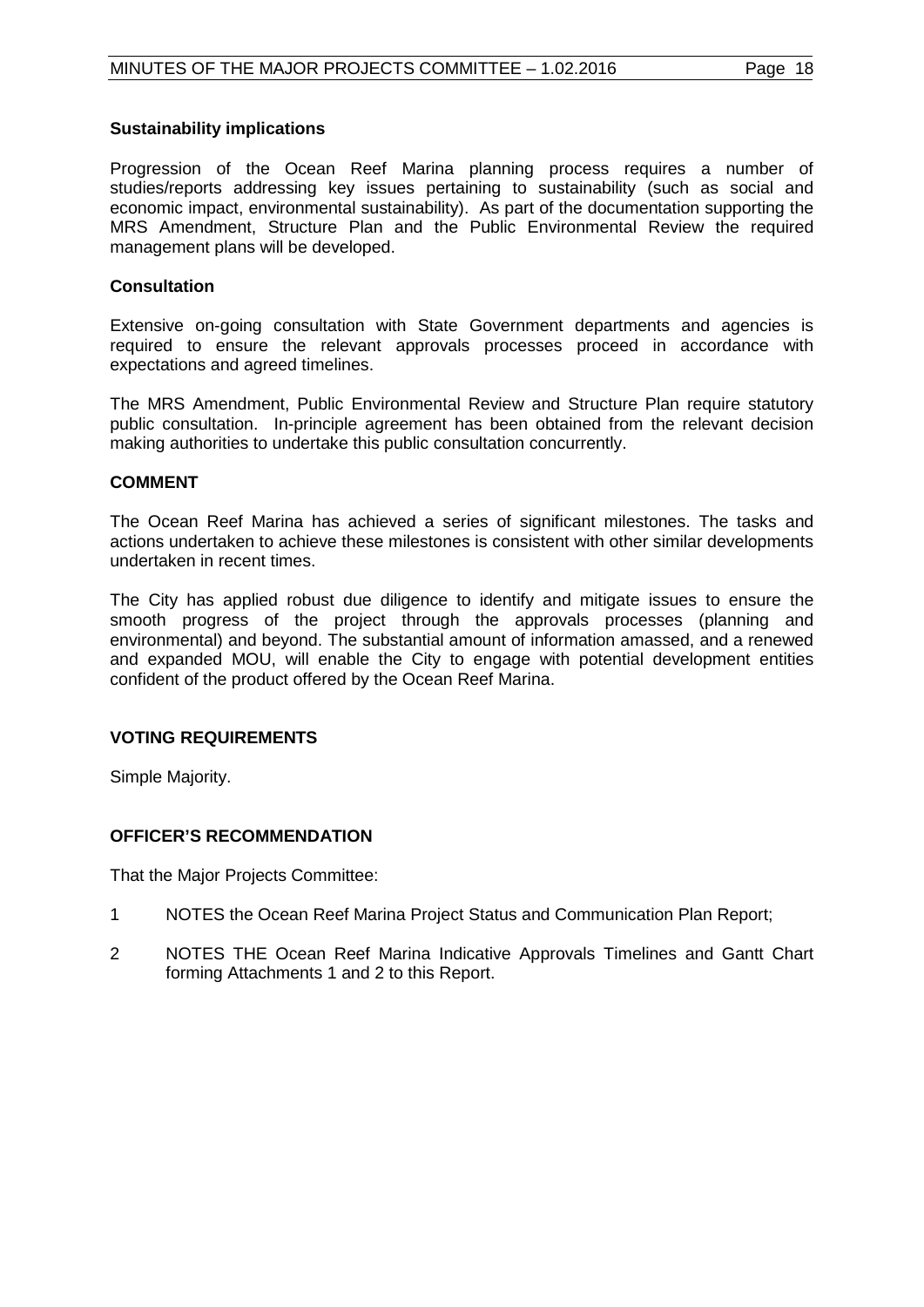**MOVED Cr Hollywood, SECONDED Cr Fishwick that the Major Projects Committee:**

- **1 NOTES the Ocean Reef Marina Project Status and Communication Plan Report;**
- **2 NOTES the Ocean Reef Marina Indicative Approvals Timelines and Gantt Chart forming Attachments 1 and 2 to this Report;**
- **3 REQUESTS the draft communication plan as amended be further refined and resubmitted to a future meeting of the Major Projects Committee at a date to be determined.**

# **The Motion was Put and CARRIED (7/0)**

**In favour of the Motion:** Mayor Pickard, Crs Chester, Fishwick, Gobbert, Hollywood, Jones and Norman.

*Appendix 1 refers*

*To access this attachment on electronic document, click here: <Attach1agnMP010216.pdf>*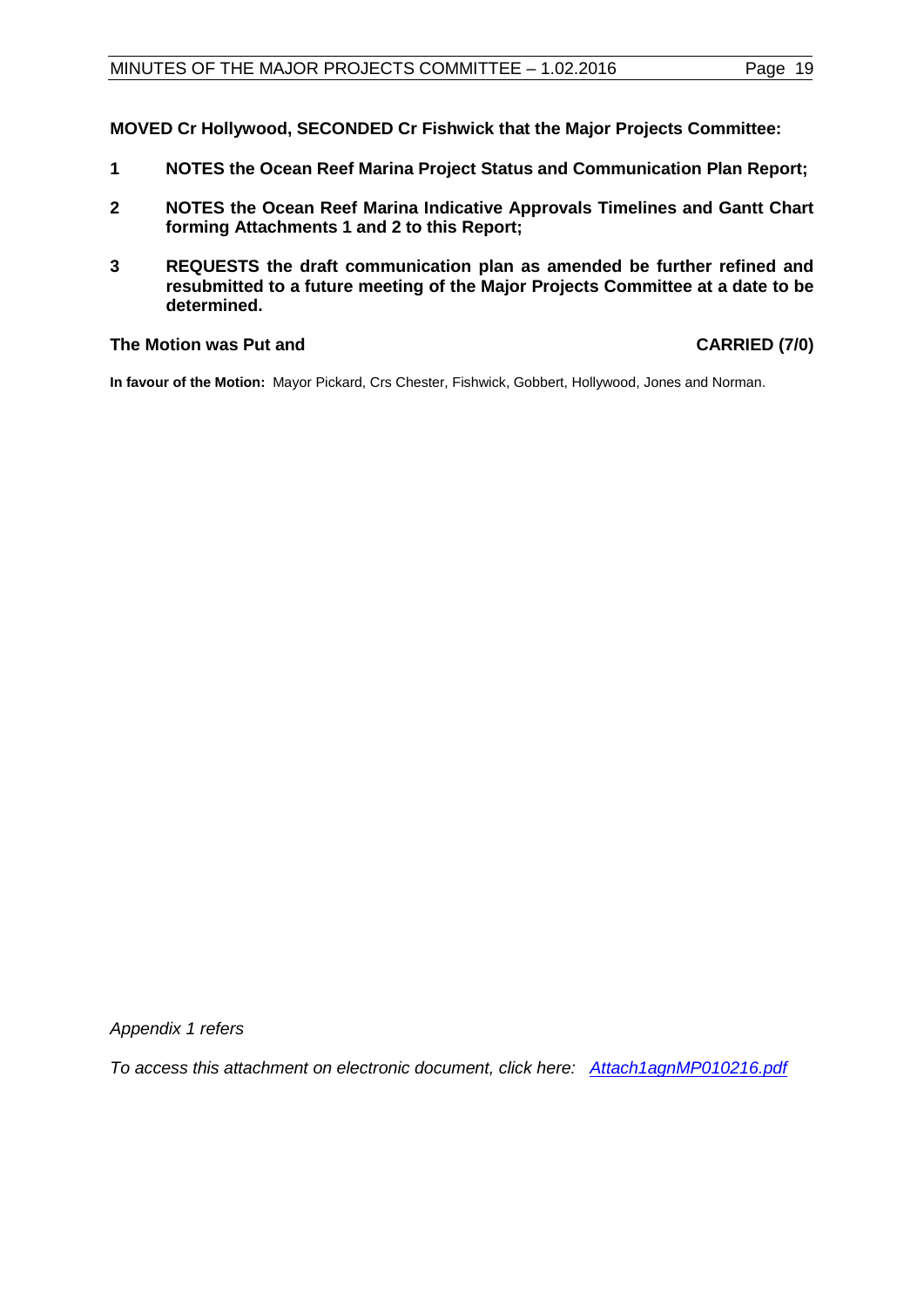# <span id="page-19-0"></span>**ITEM 2 OCEAN REEF MARINA – DRAFT BUSH FOREVER NEGOTIATED PLANNING OUTCOME**

| <b>WARD</b>                           | <b>North Central</b>                                                                                                                                                                             |                                                                                                           |  |
|---------------------------------------|--------------------------------------------------------------------------------------------------------------------------------------------------------------------------------------------------|-----------------------------------------------------------------------------------------------------------|--|
| <b>RESPONSIBLE</b><br><b>DIRECTOR</b> | Mr Garry Hunt<br>Office of the CEO                                                                                                                                                               |                                                                                                           |  |
| <b>FILE NUMBER</b>                    | 04171B, 101515                                                                                                                                                                                   |                                                                                                           |  |
| <b>ATTACHMENTS</b>                    | Attachment 1                                                                                                                                                                                     | Environmental Protection Authority -<br>Metropolitan Region Scheme Amendment<br>determination (June 2014) |  |
|                                       | Attachment 2                                                                                                                                                                                     | Ocean Reef Marina Bush Forever<br><b>Negotiated Planning Outcome (Draft)</b>                              |  |
|                                       | Attachment 3                                                                                                                                                                                     | <b>Definitions</b>                                                                                        |  |
| <b>AUTHORITY / DISCRETION</b>         | Executive - The substantial direction setting and oversight<br>role of Council, such as adopting plans and reports,<br>accepting tenders, directing operations, setting and<br>amending budgets. |                                                                                                           |  |

# **PURPOSE**

For Council to approve the submission of the draft Ocean Reef Marina Bush Forever Negotiated Planning Outcome to the relevant agencies for consideration and negotiation.

# **EXECUTIVE SUMMARY**

The City is progressing the environmental and planning approval requirements for the Ocean Reef Marina project. The marine component of the project is being assessed by the Environmental Protection Authority (EPA) through a Public Environmental Review (PER) process and the entire project is subject to a parallel planning approval process via a Metropolitan Region Scheme (MRS) Amendment through the Western Australian Planning Commission (WAPC).

The MRS Amendment proposes the rezoning and rationalisation of approximately 76.5ha to enable the development of the Ocean Reef Marina and includes the clearing of some vegetation in Bush Forever Site 325 (BF 325).

As part of its decision not to undertake an environmental assessment of the MRS Amendment for the project on 6 June 2014 (Attachment 1 refers), the EPA acknowledged that:

- the terrestrial environmental factors can be managed under the existing scheme provisions and planning controls
- the marine aspects of the project would be subject to a separate environmental assessment
- to manage the potential impacts of the MRS Amendment on BF 325 the WAPC would require a Negotiated Planning Outcome (NPO) that provides a positive conservation outcome for BF 325 to be agreed before final approval of the MRS Amendment.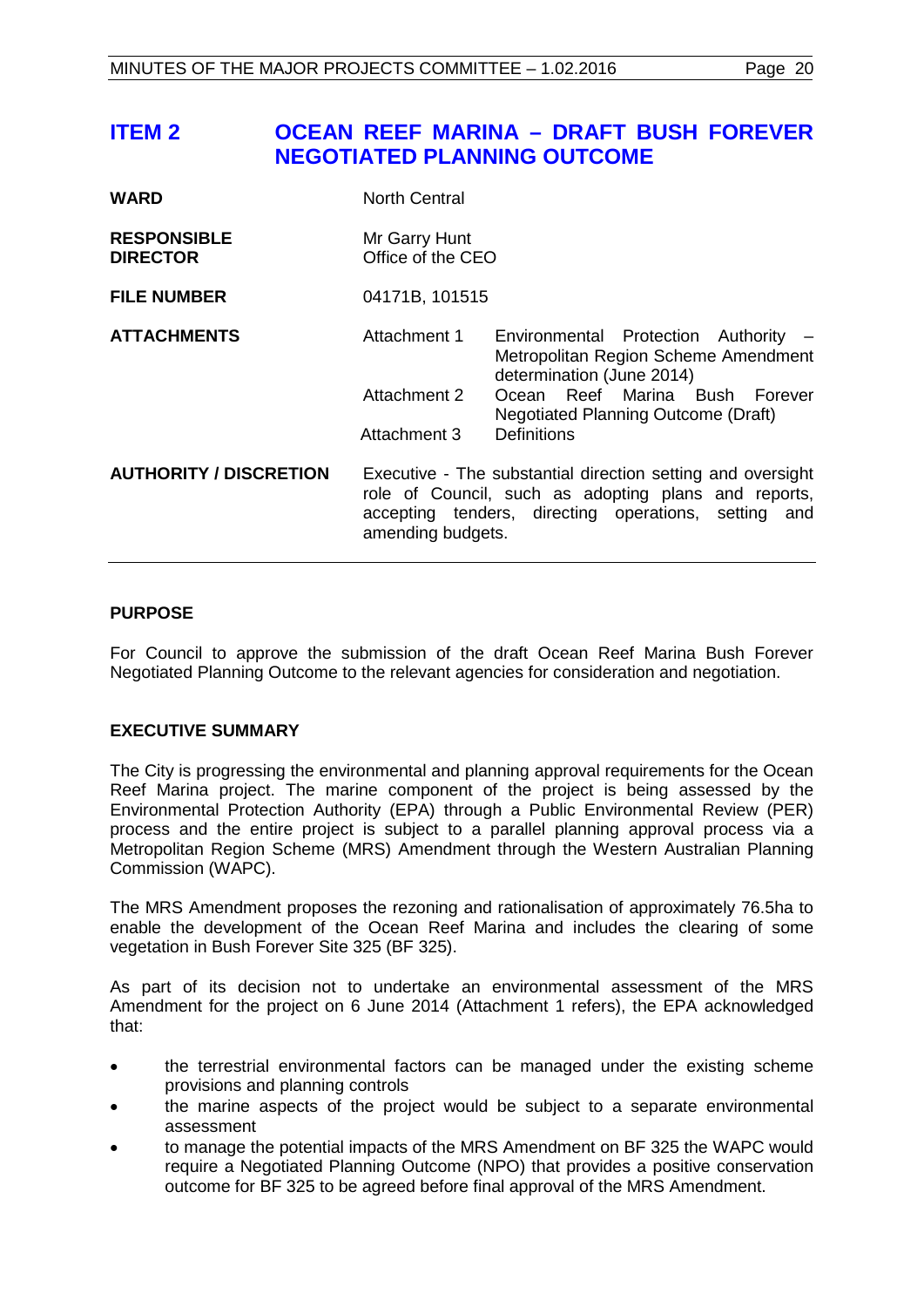In consultation and liaison with the Office of the Environmental Protection Authority (OEPA), Department of Planning (DoP) and the Department of Parks and Wildlife (DPaW), a draft NPO has been prepared that mitigates the proposed clearing within BF 325 and secures the appropriate conservation outcome (Attachment 2 refers). The draft NPO takes into account:

- the environmental values of BF 325 and the area to be cleared
- the public advice of the EPA regarding the MRS Amendment dated 9 June 2014
- State Planning Policy 2.8 *Bushland Policy for the Perth Metropolitan Region*.

It is intended that a draft NPO will be released for public comment as part of the advertising of the MRS Amendment. However, prior to publicly releasing the draft NPO, in-principle endorsement of the document will be sought from the key agency stakeholders.

To enable this in-principle endorsement to be obtained, formal submission of the draft NPO to the OEPA, DoP and DPaW is required to facilitate a formal response.

It should be noted that the DoP is currently investigating the mechanism for legally enforcing the NPO as a condition of MRS Amendment approval. The City is fully supportive of ensuring that the NPO is binding and legally enforceable as part of the project. However, formal agency in-principle endorsement of the draft NPO may not be possible until this mechanism is identified and agreed. The City is awaiting further advice from the DoP on this matter.

The City is currently the proponent for the Ocean Reef Marina development. However, if the proponency is transferred to another entity in the future, implementation of the NPO will become the full responsibility (including costs) of the new proponent. If, for some reason, the project as a whole does not proceed, the NPO would not be required to be implemented.

To commence formal negotiation it is considered appropriate that the draft NPO be submitted to the key agency stakeholders at this time to ensure endorsement is obtained to release the NPO as part of the public advertising of the MRS Amendment.

*It is therefore recommended that Council:*

- *1 NOTES the draft Ocean Reef Marina Negotiated Planning Outcome which forms Attachment 2 to this Report;*
- *2 REQUESTS the Chief Executive Officer to submit the draft Ocean Reef Marina Negotiated Planning Outcome to the Office of the Environmental Protection Authority, Department of Planning and the Department of Parks and Wildlife for consideration and negotiation.*

# **BACKGROUND**

Bush Forever (Government of Western Australia 2000a<sup>[3](#page-20-0)</sup>, 2000b<sup>[4](#page-20-1)</sup>) identifies approximately 51,200ha of regionally significant bushland on the Swan Coastal Plain within the Perth Metropolitan Region for protection and management in 287 discrete sites. These sites are selected based on criteria generally relating to the nature and condition of existing native vegetation and its value in maintaining ecological linkages.

<span id="page-20-0"></span>Government of Western Australia (2000a), *Bush Forever Volume 1 – Policies, Principles and Processes, available from http://www.planning.wa.gov.au/publications/5911.asp.* 

<span id="page-20-1"></span>Government of Western Australia (2000b), *Bush Forever Volume 2 – Directory of Bush Forever* sites, available from http://www.planning.wa.gov.au/publications/5911.aps.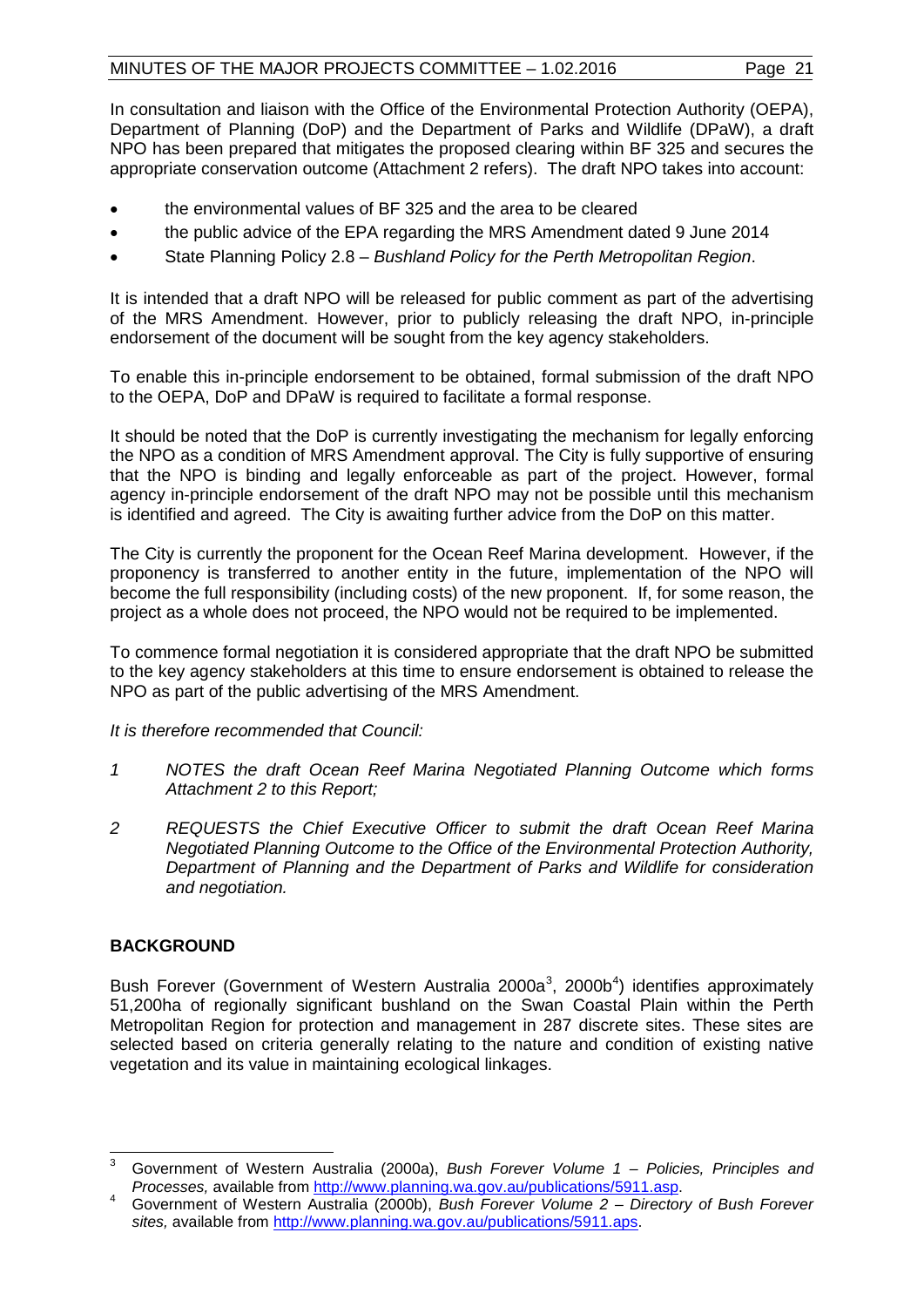BF 325 is a semi-contiguous north-south coastal strip of native vegetation, of varying condition, between Burns Beach and Hillarys and covers approximately 195.3ha.

The land component of the Ocean Reef Marina development area is almost entirely within BF 325 (including the existing Ocean Reef Boat Harbour), except for the portion associated with the Water Corporation's ocean outfall from the Beenyup Waste Water Treatment plant.

However it was noted in the City's MRS Amendment request (submitted in July 2014) that BF 325 includes areas within the existing Ocean Reef Boat Harbour complex that are already developed and entirely cleared of all vegetation. This existing situation is acknowledged in Map 27 in *Bush Forever Volume 1 – Policies, Principles and Processes* where this land is clearly shown as not containing any vegetation; these areas include the harbour facilities (boat launching ramps and groynes), boat trailer car park, the various club rooms and ancillary uses and access roads. Given that the areas currently developed or below the high water mark contain no vegetation and do not appear to provide any critical fauna linkages, through the MRS Amendment request it was proposed that these areas be considered a reasonable deduction from and a logical land rationalism of BF 325.

While there is a general presumption against clearing of existing Bush Forever reserves, there is prior recognition of the Ocean Reef Marina development area as a "Possible Future Strategic Regional Recreation and Tourism Node" in Bush Forever (Government of Western Australia 2000a). This recognition was confirmed by the DoP via correspondence to the City in November 2000.

*State Planning Policy 2.8 – Bushland Policy for the Perth Metropolitan Region* (SPP 2.8) addresses the protection and management of regionally significant bushland identified for protection in Bush Forever.

The Ocean Reef Marina concept plan was prepared taking the impact of the development on BF 325 into consideration and the need to develop a strategy, in consultation with the key agency stakeholders, to minimise, manage and mitigate this impact has long been recognised.

Through its endorsement of the Project Philosophy and Parameters (JSC05-05/09 refers) Council also acknowledged that the concept plan should seek to enhance and safeguard the integrity of the Bush Forever site, taking into account the constraints existing to development within this type of natural environment. Further, the project would be required to consult with the relevant agencies on the issue.

Throughout the life of the project, the City has engaged with key stakeholders (including the DoP, OEPA, and DPaW) on the impact of the development on BF 325. On the advice of these stakeholders and the Ocean Reef Marina Project Team it was considered appropriate that the preparation of a strategy addressing the impacts and negotiations on the specifics of the strategy be commenced following initiation of the approvals process for the concept plan. The timing ensured that the size and scope of the development had, as far as possible, been determined and that there was a clear understanding by all relevant parties on the area of BF 325 to be impacted.

The MRS Amendment request included a commitment from the City to develop a "Negotiated Planning Outcome" in order to mitigate the potential impacts resulting from clearing and development within existing BF 325.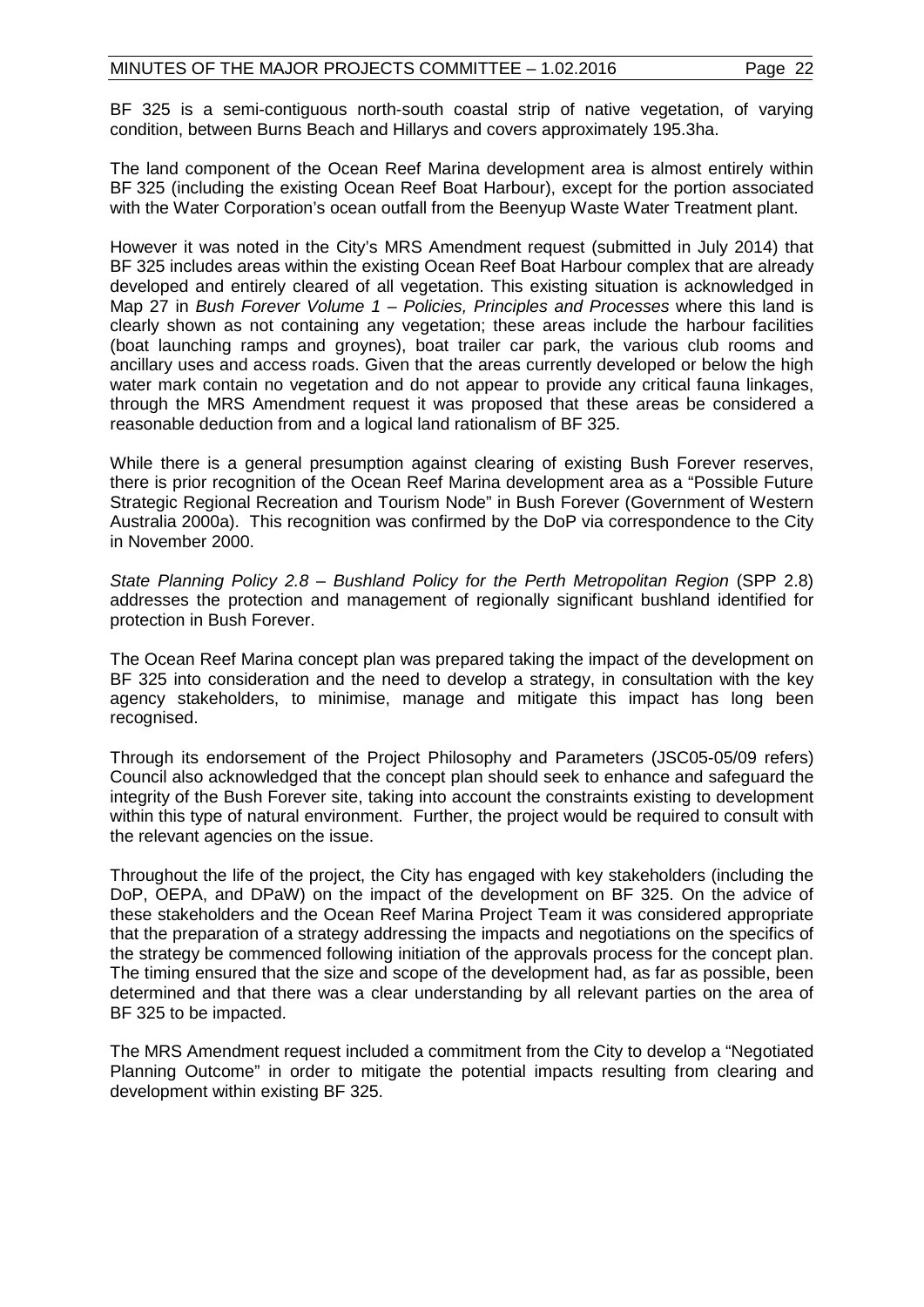# **DETAILS**

Following consideration of the MRS Amendment request, in its determination not to formally assess the terrestrial components of the Ocean Reef Marina project, the EPA acknowledged the potential impacts of the development on BF 325. The EPA further noted that a Negotiated Planning Outcome would be agreed (Attachment 1 refers). The WAPC will require agreement of the draft NPO before final approval of the MRS Amendment is given. Further, it is proposed that the draft NPO will be advertised concurrently with the MRS, PER and Local Structure Plan.

The draft NPO has been prepared by environmental consultants Strategen in consultation with officers from the DoP, OEPA and DPaW (the relevant agencies) (Attachment 2 refers) and takes into account:

- public advice of the EPA regarding the MRS Amendment given in June 2014
- State Planning Policy 2.8 *Bushland Policy for the Perth Metropolitan Area[5](#page-22-0)* (SPP 2.8)
- environmental values of BF 325.

The NPO provides the information required for a State of Environmental Effects, as detailed in Appendix 1 of SPP 2.8; Table 1 outlines the requirements and the relevant sections of the draft NPO where this information is provided.

| Table 1: | Statement of Environmental Effects, SPP 2.8 |
|----------|---------------------------------------------|
|----------|---------------------------------------------|

|   | <b>Requirement</b>                                                                                                                                                                                                                                                                                                 | <b>NPO section</b>  |
|---|--------------------------------------------------------------------------------------------------------------------------------------------------------------------------------------------------------------------------------------------------------------------------------------------------------------------|---------------------|
|   | Provide evidence and demonstrate that a proposal or decision<br>is consistent with this policy, in particular the planning<br>assessment criteria set out in Appendix 2 (SPP 2.8).                                                                                                                                 | Sections 2.5 and 5. |
| 2 | Describe and provide a rationale and planning context for the<br>proposal.                                                                                                                                                                                                                                         | Section 2.          |
| 3 | impacted area's bushland values<br>Describe<br>the<br>and<br>environmental attributes (to be consistent with the information<br>sets in Bush Forever and with reference to the site descriptions<br>therein; and Environmental Protection Authority Guidance<br>Statements $51^6$ and $56^7$ , where appropriate). | Section 3.          |
| 4 | Demonstrate that all reasonable steps have been taken to avoid<br>or minimise any likely adverse impacts consistent with the<br>requirements of this policy, including a review of reasonable<br>alternatives and details of any bushland sensitive design<br>measures to be adopted.                              | Section 4.1.        |
| 5 | Provide an evaluation of and justification for any likely adverse<br>impacts.                                                                                                                                                                                                                                      | Section 4.2.        |

<span id="page-22-0"></span> <sup>5</sup> Western Australian Planning Commission (WAPC) 2010, *State Planning Policy 2.8 – Bushland Policy for the Perth Metropolitan Region,* available in Government Gazette 2745, WA, 22 June 2010.

<span id="page-22-1"></span><sup>6</sup> Environmental Protection Authority (2004a), Guidance for the Assessment of Environmental Factors, No 51, *Terrestrial Flora and Vegetation Surveys for Environmental Impact Assessment in*<br>Western Australia, available from http://www.epa.wa.gov.au/EPADocLib/1839\_GS51.pdf.

<span id="page-22-2"></span><sup>&</sup>lt;sup>7</sup> Environmental Protection Authority (2004b), Guidance for the Assessment of Environmental Factors, No 56, *Terrestrial Fauna Surveys for Environmental Impact Assessment in Western Australia,* available from http://www.epa.wa.gov.au/EPADocLib/1850\_GS56.pdf.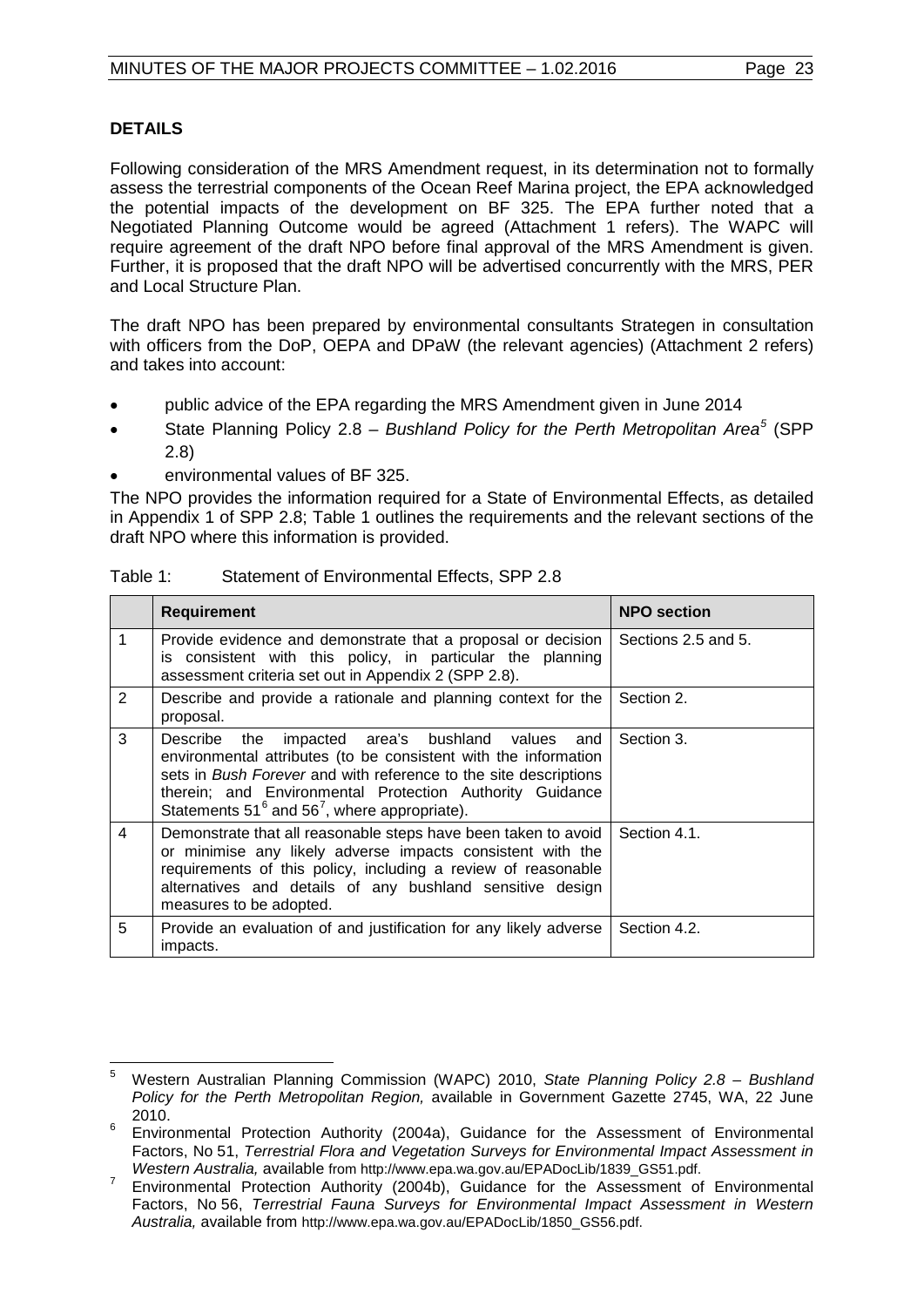|   | <b>Requirement</b>                                                                                                                                                                                                                                                                                                       | <b>NPO section</b> |
|---|--------------------------------------------------------------------------------------------------------------------------------------------------------------------------------------------------------------------------------------------------------------------------------------------------------------------------|--------------------|
| 6 | Provide an environmental and/or bushland management plan,<br>where appropriate, and details of proposed conservation<br>management measures to be adopted; or, where agreed, the<br>environmental and/or bushland management plan or related<br>measures may be a requirement through the statutory planning<br>process. | Section 5.2.       |
|   | Provide details of proposed long-term protection, management,<br>offset measures and implementation commitments to be<br>adopted.                                                                                                                                                                                        | Section 5.         |

SPP 2.8 also provides guidance regarding potential environmental offset ratios applicable to Bush Forever sites (Appendix 4 of SPP 2.8):

- 2:1 for offsets addressing impacts to Bush Forever sites of Very High conservation significance.
- 1.5:1 for sites of High conservation significance.
- 1:1 for sites of Medium or Low conservation significance.

The primary outcome of the draft NPO is to mitigate the proposed clearing within BF 325 and secure an appropriate conservation outcome. The key impacts of the Ocean Reef Marina on BF 325 are:

- clearing of 16.79ha of vegetation in varying condition from Degraded to Excellent
- removal of Priority 3 flora species *Conostylis bracteata*
- clearing of vegetation associated with inferred Priority Ecological Communities
- partial interruption of north-south linkage values
- loss of habit for fauna species
- potential for indirect impacts on the remaining BF 325 through introduction and spread of weeds, dust generation during earthworks and increased incidence/frequency of fire.

An explanation of the *vegetation conditions*, a definition of *Priority flora 3 species* and *conservation significance* is provided in Attachment 3.

Impacts to BF 325 will be minimised as far as practicable through the following management techniques:

- 1 Retention of a north-south linkage of remnant vegetation between Ocean Reef Road and the Ocean Reef Marina site (with the exception of entry roads).
- 2 The Ocean Reef Marina boundary was designed to avoid areas of Excellent vegetation to the northeast of the existing Ocean Reef Boat Harbour.
- 3 The Ocean Reef Marina site area has been decreased from earlier proposed designs to minimise vegetation clearing and the boundary was moved slightly west near the entrance from Hodges Drive.
- 4 A Construction Environment Management Plan will be prepared to support subdivision and will include vegetation clearing protocols which ensure that there are no indirect impacts to adjacent vegetation outside the Ocean Reef Marina boundary.

The draft NPO is expected to provide an overall positive environmental outcome with local improvement of BF 325 and an increase in the area of coastal vegetation protected in the conservation estate. The Ocean Reef Marina site has been assessed as being of High conservation significance (Attachment 3 refers) and SPP 2.8 states that for an area of High conservation significance at least 75% of the mitigation package should be land acquisition with a maximum of 25% comprising revegetation/rehabilitation.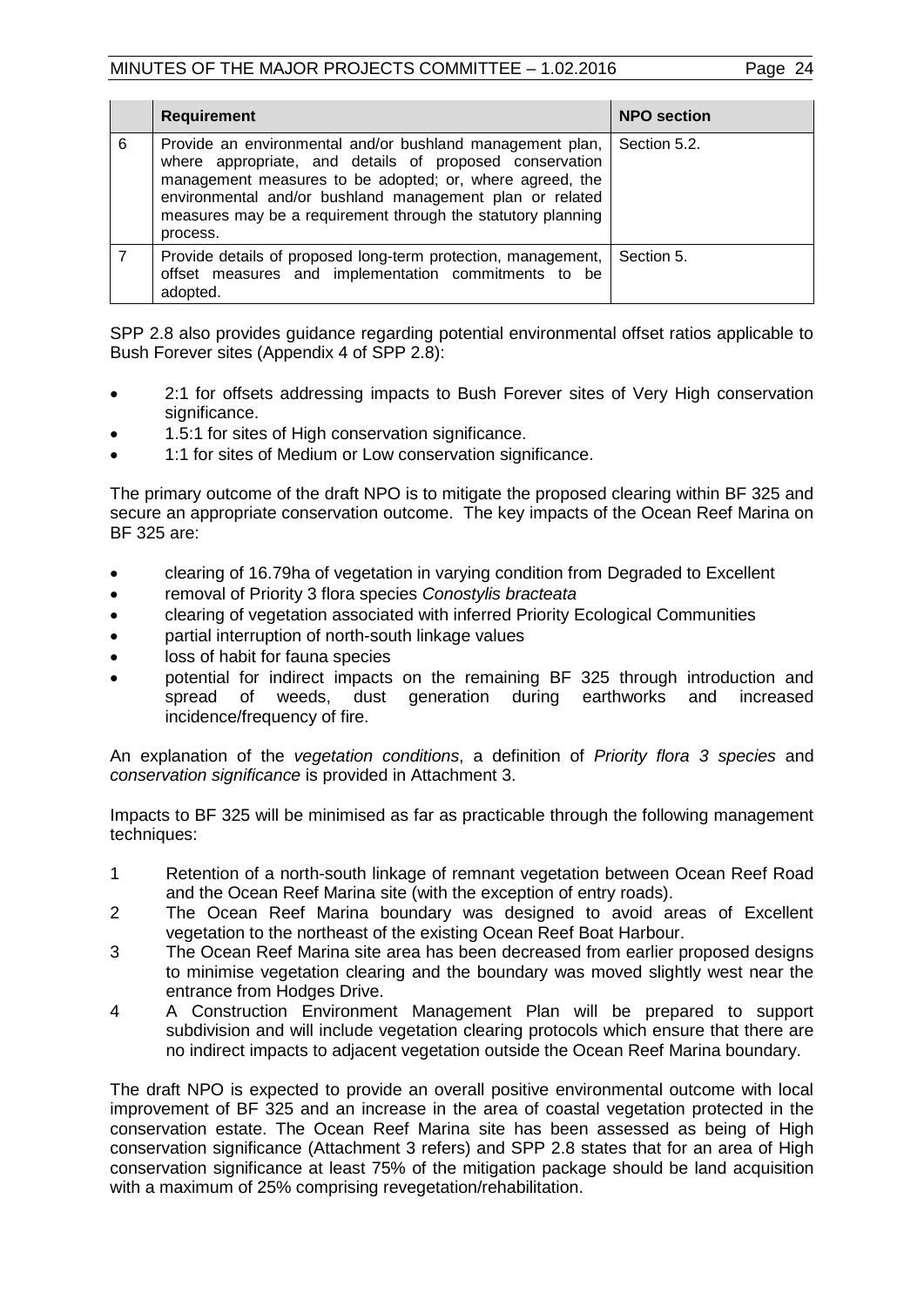During early negotiation phases towards the preparation of a mitigation package the inclusion of various pockets of City owned land was considered, such as properties along Merrifield Place, Mullaloo. Feedback from the officers from the DoP, OEPA and DPaW indicated that these properties will not met the requirements of SPP 2.8.

The draft NPO includes the following components:

- 1 90% land acquisition: Provision of \$1.6 million of funding to DPaW for the acquisition and management of land into the conservation estate. The land acquired will comprise coastal vegetation in similar or better condition and with similar or higher conservation value than the area to be cleared.
- 2 10% rehabilitation with BF 325: Rehabilitation of 5ha of degraded vegetation within BF 325 to at least Very Good condition within five years.

The draft NPO provides detailed information on:

- land acquisition
- basis for land acquisition funding
- site selection
- process for land acquisition
- proposed BF 325 rehabilitation area
- current management of BF 325
- rehabilitation strategy for 5ha within BF 325.

The above components have been discussed with officers from the DoP, OEPA and DPaW who have given in-principle agreement to commence formal negotiations based on the proposed outcomes once the draft NPO is formally submitted.

It should be noted, however, that the DoP is not yet in a position to support the draft NPO. This is due to uncertainty surrounding the rezoning of Bush Forever land for development without being able to attach conditions to the MRS Amendment to legally enforce the NPO. The City is currently awaiting formal advice on this matter from the DoP.

While the City is the current proponent for the Ocean Reef Marina development, full responsibility for the implementation of the NPO (including costs) will ultimately rest with the final proponent for the development. The final agreed NPO will become part of the overall Business Case for the development and will be legally binding based on the mechanism to be proposed by the DoP.

# **Issues and options considered**

Agreement of the NPO is a condition of the finalisation of the MRS Amendment. Should the City wish to continue to progress obtaining planning and environmental approval for the Ocean Reef Marina development, the draft NPO must be formally submitted to the relevant agencies.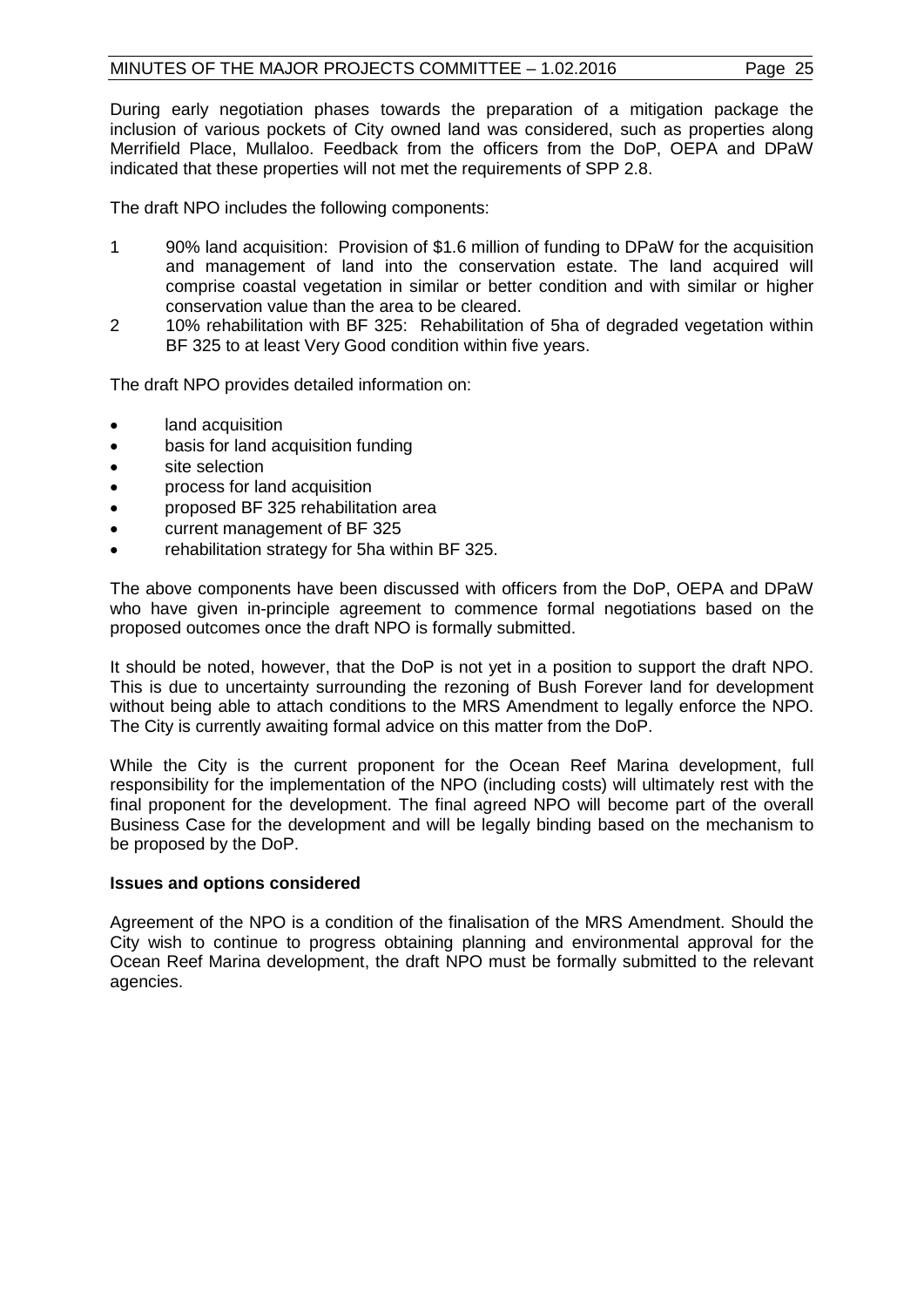# **Legislation / Strategic Community Plan / policy implications**

| Legislation                     | The City is governed by the requirements of the Local<br>Government Act 1995 in relation to dealings involving<br>commercial undertakings and land development. |  |
|---------------------------------|-----------------------------------------------------------------------------------------------------------------------------------------------------------------|--|
|                                 | Other applicable legislation includes:                                                                                                                          |  |
|                                 | Planning and Development Act 2005.<br><b>Environmental Protection Act 1986.</b>                                                                                 |  |
|                                 | Environmental<br>Protection,<br><b>Biodiversity</b><br>and<br>Conservation Act 1999 (Cwlth).                                                                    |  |
|                                 | The approvals for the development are influenced by State<br>Planning policies:                                                                                 |  |
|                                 | 2.6: State Coastal Planning Policy.<br>2.8: Bushland Policy for the Perth Metropolitan Region.                                                                  |  |
| <b>Strategic Community Plan</b> |                                                                                                                                                                 |  |
| <b>Key theme</b>                | Economic prosperity, vibrancy and growth.                                                                                                                       |  |
| <b>Objective</b>                | Destination City.                                                                                                                                               |  |
| <b>Strategic initiative</b>     | Facilitate<br>establishment<br>the<br>major<br>tourism<br>of<br>$\bullet$<br>infrastructure.<br>Encourage diverse accommodation options.                        |  |

# **Policy** Not applicable.

# **Risk management considerations**

The impact of the Ocean Reef Marina on BF 325 was first acknowledged in the Risk Management Assessment undertaken by the City in 2005. All subsequent Risk Management Assessments (2008, 2009 and 2014) also included consideration of BF 325 impacts as well as the need for liaison with the relevant agencies to secure a suitable conservation outcome.

As an agreed NPO is a requirement of the MRS Amendment, there remains a risk to the project should agreement with the relevant agencies not be reached. However the strategies and outcomes proposed in draft NPO were formulated with advice and opinion from these agencies. Further, once the DoP is satisfied that the NPO can be legally enforceable, and the mechanism for this identified, the risk of not obtaining agency agreement is considered low.

# **Financial / budget implications**

The cost of implementation of the NPO will be the responsibility of the ultimate proponent for the Ocean Reef Marina development. As the City will not be the ultimate proponent, there will be no direct impost on the City with respect to the NPO. The NPO implementation costs will be considered a project cost and included the financial feasibility and business case.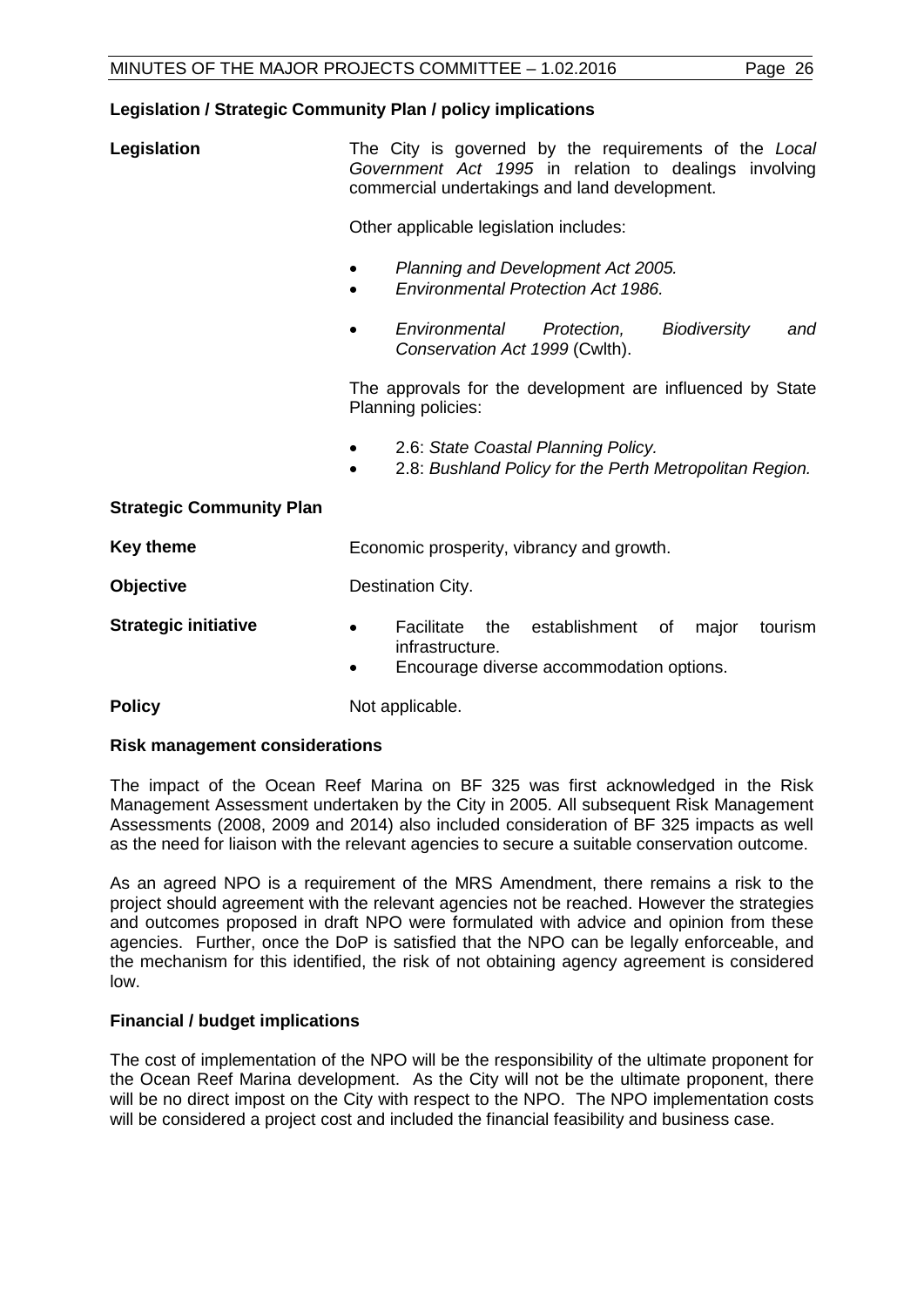# MINUTES OF THE MAJOR PROJECTS COMMITTEE - 1.02.2016 Page 27

However, once the implementation of the rehabilitation of BF 325 has been completed and the monitoring indicates that the agreed completion criteria are met, the proponent NPO obligations will be completed. The site will then revert back to the City for normal maintenance and monitoring, as is the case at the present time. The completion criteria will be designed so that the improved vegetation condition increases the resilience of the site therefore on-going additional management is unlikely to be required.

Current financial year impact

| Account no.          | C <sub>1001</sub>  |  |
|----------------------|--------------------|--|
| <b>Budget Item</b>   | Ocean Reef Marina. |  |
| <b>Budget amount</b> | \$1,422,924        |  |
| Amount spent to date | \$462,760          |  |
| <b>Balance</b>       | \$960,164          |  |

Note: The 2015-16 approved budget includes income of \$500,000 (State Government financial contribution).

#### Total Project Expenditure

| 2007-08<br>2008-09<br>2009-10<br>2010-11<br>2011-12<br>2012-13<br>2013-14<br>2014-15<br>2015-16<br><b>LESS Grants Received</b> | \$<br>133,241<br>\$<br>968,284<br>\$<br>266,603<br>\$<br>325,045<br>\$<br>388,552<br>\$<br>376,393<br>\$<br>838,371<br>\$1,314,917<br>\$462,760<br>\$ (785,500)                                                                                                                                 |  |
|--------------------------------------------------------------------------------------------------------------------------------|-------------------------------------------------------------------------------------------------------------------------------------------------------------------------------------------------------------------------------------------------------------------------------------------------|--|
| <b>Total City Expenditure</b>                                                                                                  | \$4,288,668                                                                                                                                                                                                                                                                                     |  |
| <b>Annual operating cost</b>                                                                                                   | The relevant business case/s, as far as possible, will include<br>anticipated on-going operating costs.                                                                                                                                                                                         |  |
| <b>Estimated annual income</b>                                                                                                 | The relevant business case/s, as far as possible, will include<br>estimated annual income.                                                                                                                                                                                                      |  |
| <b>Capital replacement</b>                                                                                                     | Detailed analysis will be required at the appropriate stage of<br>the project.                                                                                                                                                                                                                  |  |
| 20<br><b>Strategic</b><br>Year<br><b>Financial Plan impact</b>                                                                 | The City's 20 Year Strategic Financial Plan includes<br>\$2,404,000 which represents capital expenditure for the<br>2014-15 and 2015-16 financial years. Further analysis of the<br>impact on the 20 Year Strategic Financial Plan will be analysed<br>at the appropriate stage of the project. |  |
| Impact year                                                                                                                    | 2014-15 and 2015-16.                                                                                                                                                                                                                                                                            |  |

All amounts quoted in this report are exclusive of GST.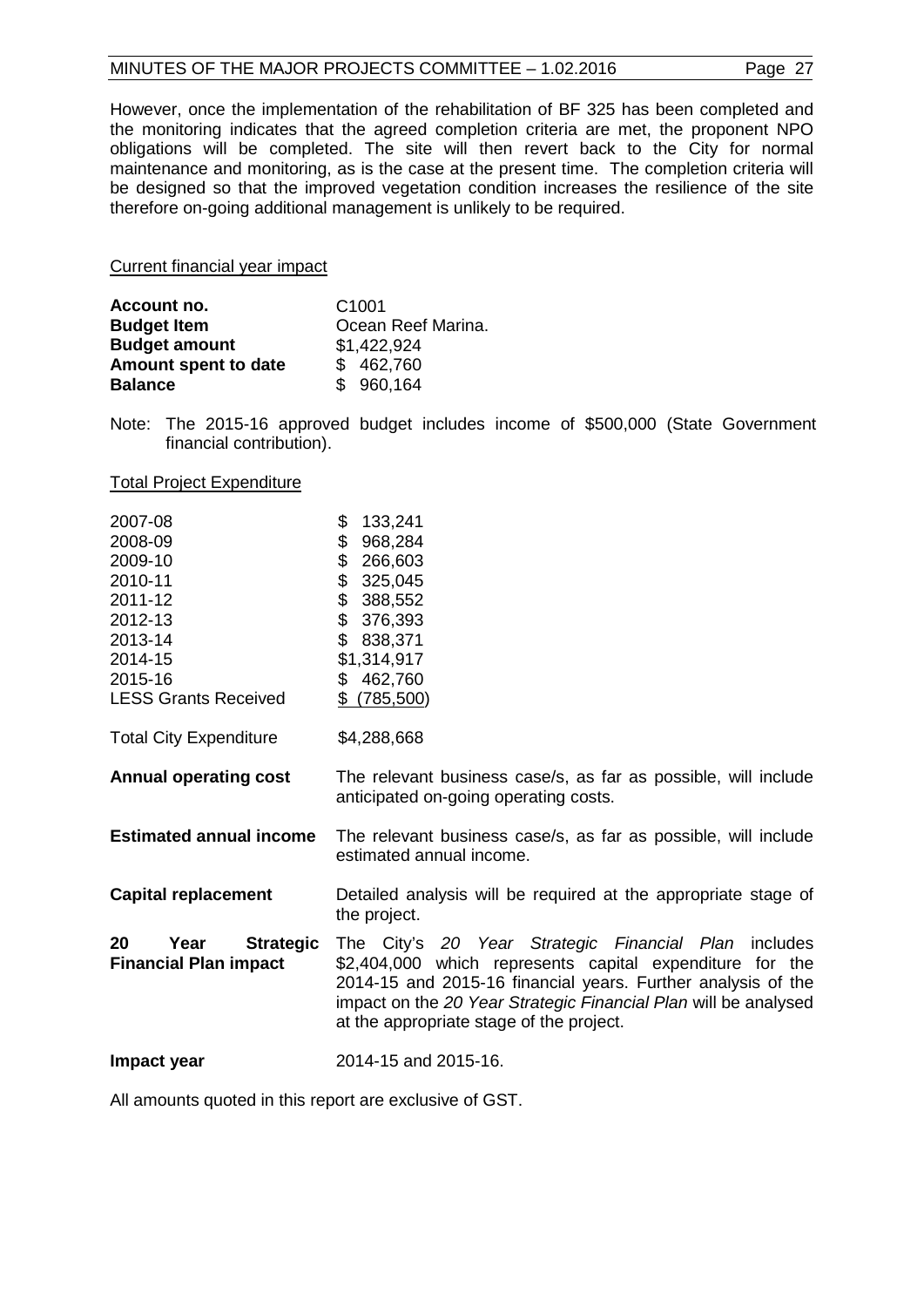### **Regional significance**

The development of the Ocean Reef Marina will become a significant tourist/visitor destination and a key focal point within the northern Perth corridor.

#### **Sustainability implications**

#### **Environmental**

The provision of a NPO for the impact of the Ocean Reef Marina on the terrestrial environment aims to mitigate the proposed clearing of BF 325 and secure an appropriate conservation outcome.

The NPO is expected to provide an overall positive environmental outcome with local improvement of BF 325 through rehabilitation and an increase in the area of coastal vegetation protected in the conservation estate through land acquisition.

#### **Consultation**

The draft NPO was prepared following engagement with the DoP, OEPA and DPaW. Further negotiation to finalise and agree the NPO will be required following formal submission of the document to these agencies.

It is also proposed that the NPO be publically advertised concurrently with the MRS Amendment, Public Environmental Review and Local Structure Plan.

### **COMMENT**

It is considered that the strategies outlined in the draft NPO adequately address the requirements of State Planning Policy 2.8 – *Bushland Policy for the Perth Metropolitan Region*. It is also considered that the document provides the basis for formal discussion, negotiation and agreement with the Departments of Planning, Parks and Wildlife and the Office of Environmental Protection Authority as required for the MRS Amendment to be finalised.

It is anticipated that any amendments made to the draft NPO following formal negotiation with the above agencies and consideration of any public submissions will result in a further report for consideration by Elected Members.

# **VOTING REQUIREMENTS**

Simple Majority.

*The Chief Executive Officer left the room at 7.01pm and returned at 7.02pm.*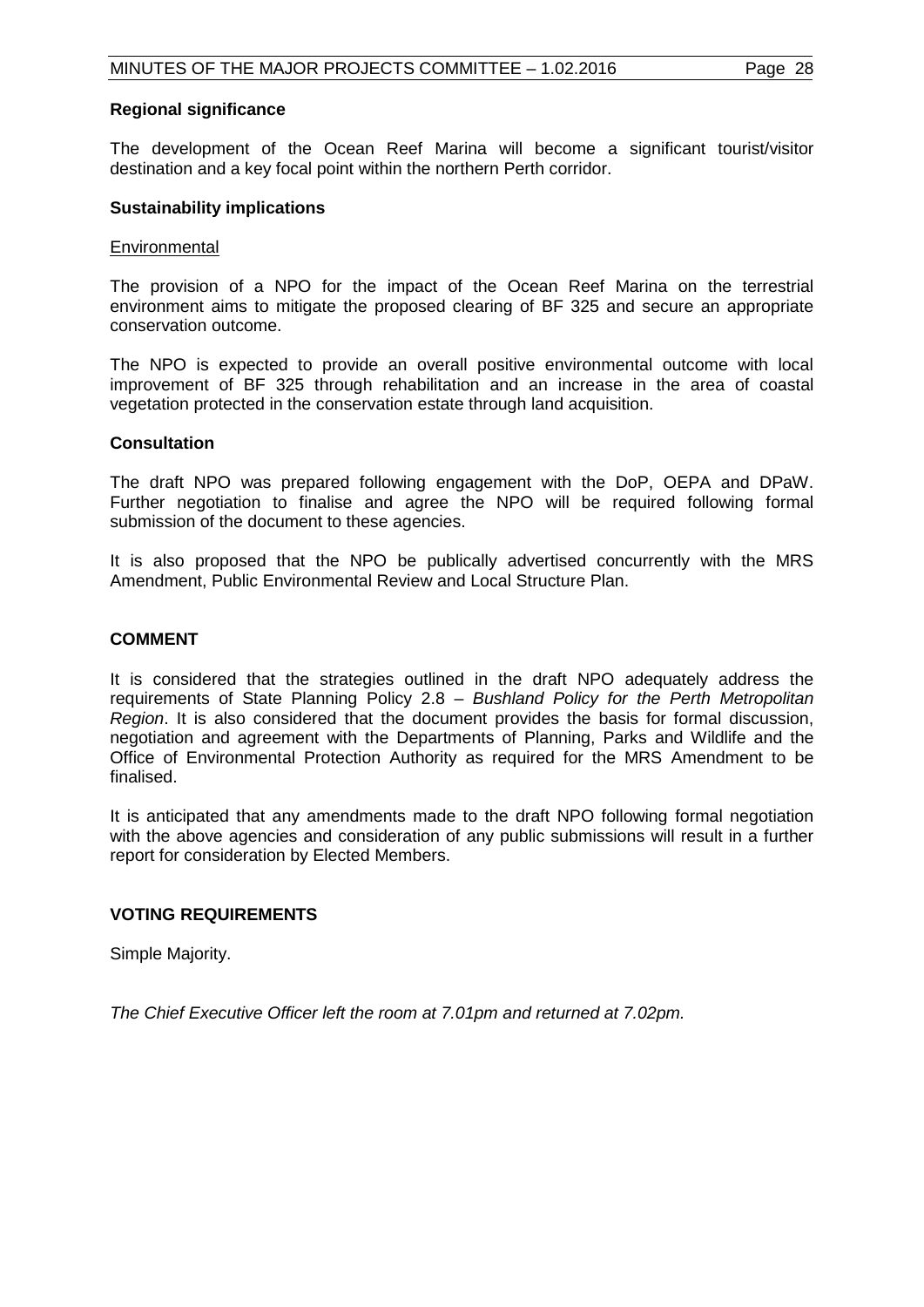# **MOVED Cr Chester, SECONDED Cr Gobbert that Council:**

- **1 NOTES the draft Ocean Reef Marina Negotiated Planning Outcome which forms Attachment 2 to this Report;**
- **2 REQUESTS the Chief Executive Officer to submit the draft Ocean Reef Marina Negotiated Planning Outcome to the Office of the Environmental Protection Authority, Department of Planning and the Department of Parks and Wildlife for consideration and negotiation.**

## **The Motion was Put and CARRIED (7/0)**

**In favour of the Motion:** Mayor Pickard, Crs Chester, Fishwick, Gobbert, Hollywood, Jones and Norman.

*Ms Karen Hyde of Taylor Burrell Barnett and Mr Darren Walsh of Strategen left the room at 7.10pm.*

*Appendix 2 refers*

*To access this attachment on electronic document, click here: <Attach2agnMP010216.pdf>*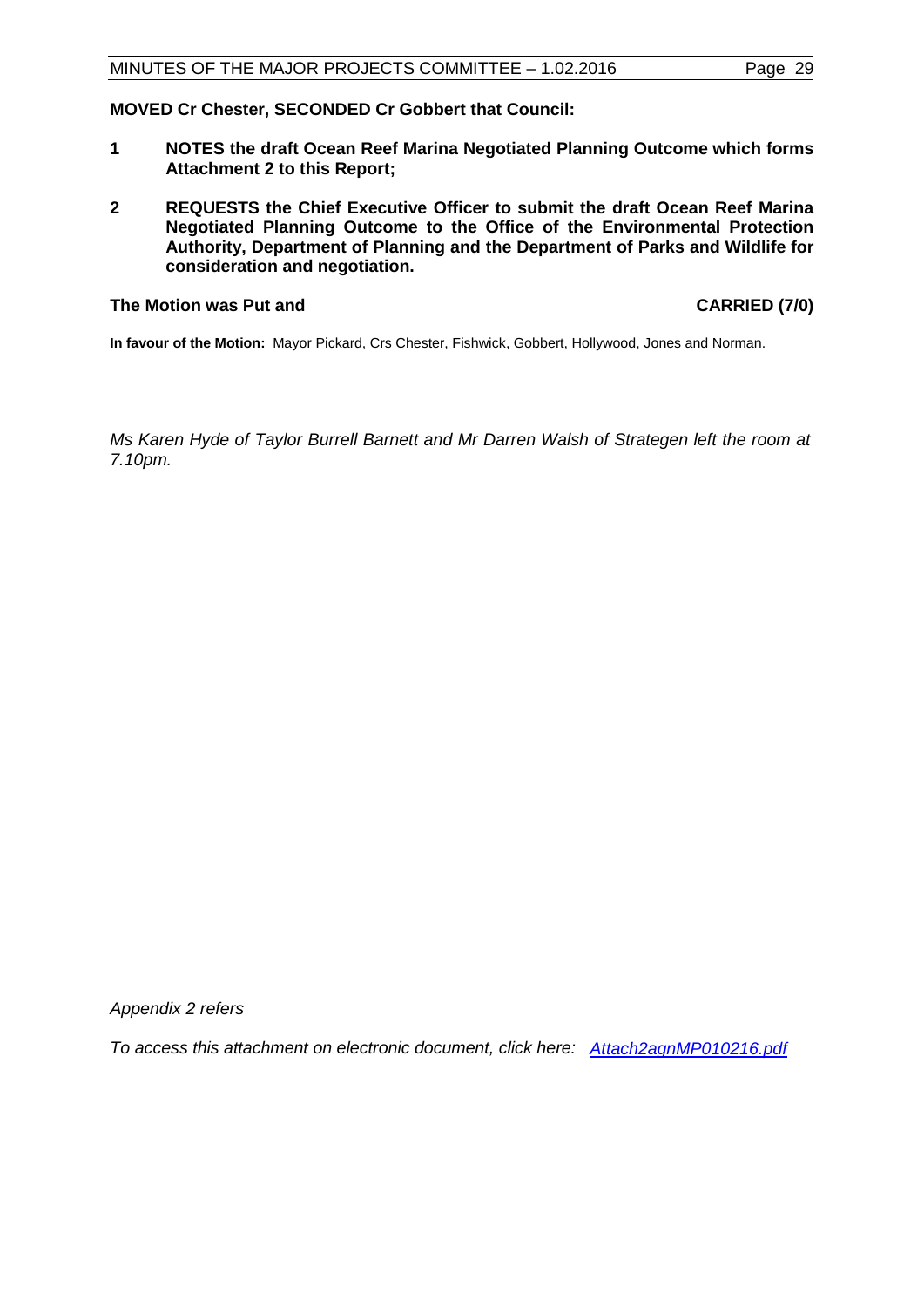# **Disclosure of Proximity Interest**

| <b>Name/Position</b>      | <b>Cr Russell Poliwka.</b>                                  |
|---------------------------|-------------------------------------------------------------|
| <b>Item No./Subject</b>   | Item 3 - Confidential - Joondalup City Centre Development - |
|                           | Project Status Report.                                      |
| <b>Nature of interest</b> | Proximity Interest.                                         |
| <b>Extent of Interest</b> | Cr Poliwka owns property opposite the proposed development  |
|                           | site.                                                       |

# **Disclosures of interest affecting impartiality**

| <b>Name/Position</b>                 | Cr Tom McLean, JP.                                             |  |
|--------------------------------------|----------------------------------------------------------------|--|
| <b>Item No./Subject</b>              | Item 3 - Confidential - Joondalup City Centre Development -    |  |
|                                      | <b>Project Status Report.</b>                                  |  |
| <b>Nature of interest</b>            | Interest that may affect impartiality.                         |  |
| <b>Extent of Interest</b>            | A director of Probuild Constructions is a friend of Cr McLean. |  |
|                                      |                                                                |  |
| . .<br>.<br>$\overline{\phantom{a}}$ | -----<br>-- --<br>--<br>.                                      |  |

| <b>Name/Position</b>      | Mr Blignault Olivier, Manager City Projects.                    |  |
|---------------------------|-----------------------------------------------------------------|--|
| <b>Item No./Subject</b>   | Item 3 - Confidential - Joondalup City Centre Development -     |  |
|                           | <b>Project Status Report.</b>                                   |  |
| <b>Nature of interest</b> | Interest that may affect impartiality.                          |  |
| <b>Extent of Interest</b> | A Director of Probuild Constructions (part of the Devwest Group |  |
|                           | Pty Ltd team) is a personal friend of Mr Olivier.               |  |

*Cr Poliwka left the room at 7.11pm.*

*The Manager City Projects left the room at 7.11pm and returned at 7.12pm.*

# <span id="page-29-0"></span>**ITEM 3 CONFIDENTIAL - JOONDALUP CITY CENTRE DEVELOPMENT - PROJECT STATUS REPORT**

| WARD | <b>North</b> |
|------|--------------|
|------|--------------|

**RESPONSIBLE** Mr Garry Hunt **DIRECTOR** Office of the CEO

**FILE NUMBER** 103036, 101515

**ATTACHMENTS** Nil.

**AUTHORITY / DISCRETION** Information - includes items provided to Council for information purposes only that do not require a decision of Council (that is for 'noting').

This Report is confidential in accordance with section 5.23(2)(c) of the *Local Government Act 1995*, which also permits the meeting to be closed to the public for business relating to the following:

*a contract entered into, or which may be entered into, by the local government and which relates to a matter to be discussed at the meeting.*

A full report was provided to Elected Members under separate cover. The report is not for publication.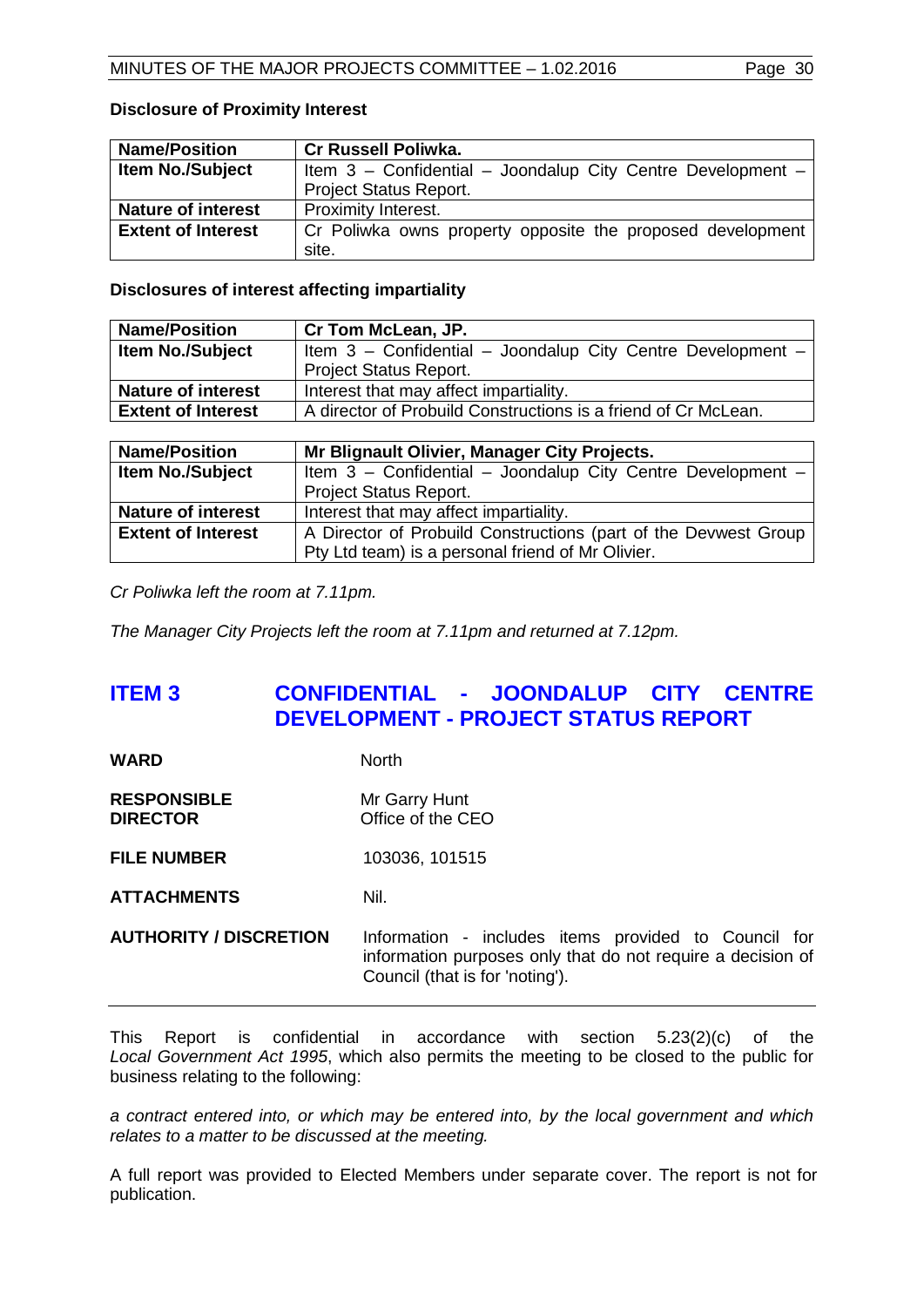*The Manager City Projects left the room at 7.31pm and returned at 7.32pm.*

*Messrs Tony Hatt, Chad Ferguson and Damon Ferguson of Devwest Group Pty Ltd entered the room at 7.32pm.*

*The Chief Executive Officer left the room at 7.50pm and returned at 7.51pm.*

*Messrs Tony Hatt, Chad Ferguson and Damon Ferguson of Devwest Group Pty Ltd left the room at 8.10pm.*

# **OFFICER'S RECOMMENDATION**

That Council AUTHORISES the Chief Executive Officer, in light of the advice received from State Government on the City's office development proposal, to progress negotiations with Devwest Group Pty Ltd towards the review of the Boas Place Concept Plan and the development of a renewed strategy for the delivery of the components of the City Centre precinct.

**MOVED Cr Hollywood, SECONDED Cr Jones that Council:**

- **1 AUTHORISES the Chief Executive Officer, in light of the advice received from State Government on the City's office development proposal, to progress negotiations with Devwest Group Pty Ltd towards the review of the Boas Place Concept Plan and the development of a renewed strategy for the delivery of the components of the City Centre precinct;**
- **2 REQUESTS Devwest Group Pty Ltd to submit a revised Boas Place Concept Plan identifying proposals for development of the site.**

# **The Motion was Put and CARRIED (7/0)**

**In favour of the Motion:** Mayor Pickard, Crs Chester, Fishwick, Gobbert, Hollywood, Jones and Norman.

*The Manager City Projects left the room at 8.23pm and returned at 8.24pm.*

*Messrs Tony Hatt, Chad Ferguson and Damon Ferguson of Devwest Group Pty Ltd entered the room at 8.24pm.*

*Messrs Tony Hatt, Chad Ferguson and Damon Ferguson of Devwest Group Pty Ltd left the room at 8.28pm.*

*The Manager City Projects left the room at 8.28pm and returned at 8.29pm.*